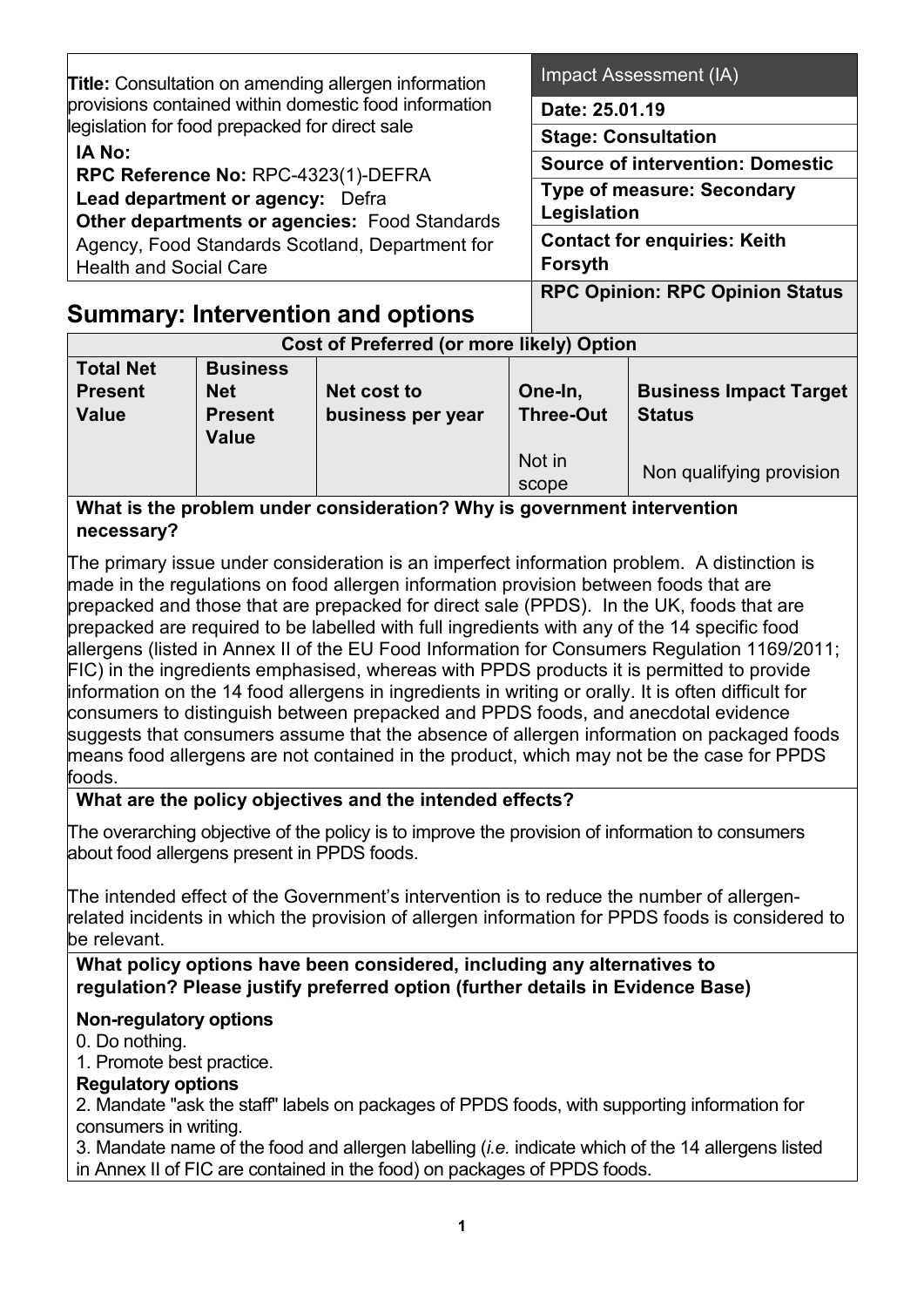4. Mandate name of the food and full ingredient list labelling, with the 14 allergens listed in Annex II of FIC emphasised, on packages of PPDS foods.

All options are assessed relative to 'Do nothing' (Option 0).

**Will the policy be reviewed?** No, this IA is for a consultation only **If applicable, set review date:**

| Does implementation go beyond minimum EU requirements?          | Yes          |              |               |  |             |
|-----------------------------------------------------------------|--------------|--------------|---------------|--|-------------|
| Are any of these organisations in scope?                        | <b>Micro</b> | <b>Small</b> | <b>Medium</b> |  | Large       |
|                                                                 | yes          | <b>ves</b>   | <b>ves</b>    |  | <b>ves</b>  |
| What is the CO <sub>2</sub> equivalent change in greenhouse gas |              | Traded:      |               |  | Non-traded: |
| emissions? (Million tonnes CO <sub>2</sub> equivalent)          |              |              |               |  |             |

*I have read the Impact Assessment and I am satisfied that, given the available evidence, it represents a reasonable view of the likely costs, benefits and impact of the leading options.* 

Signed by the responsible SELECT SIGNATORY: Date: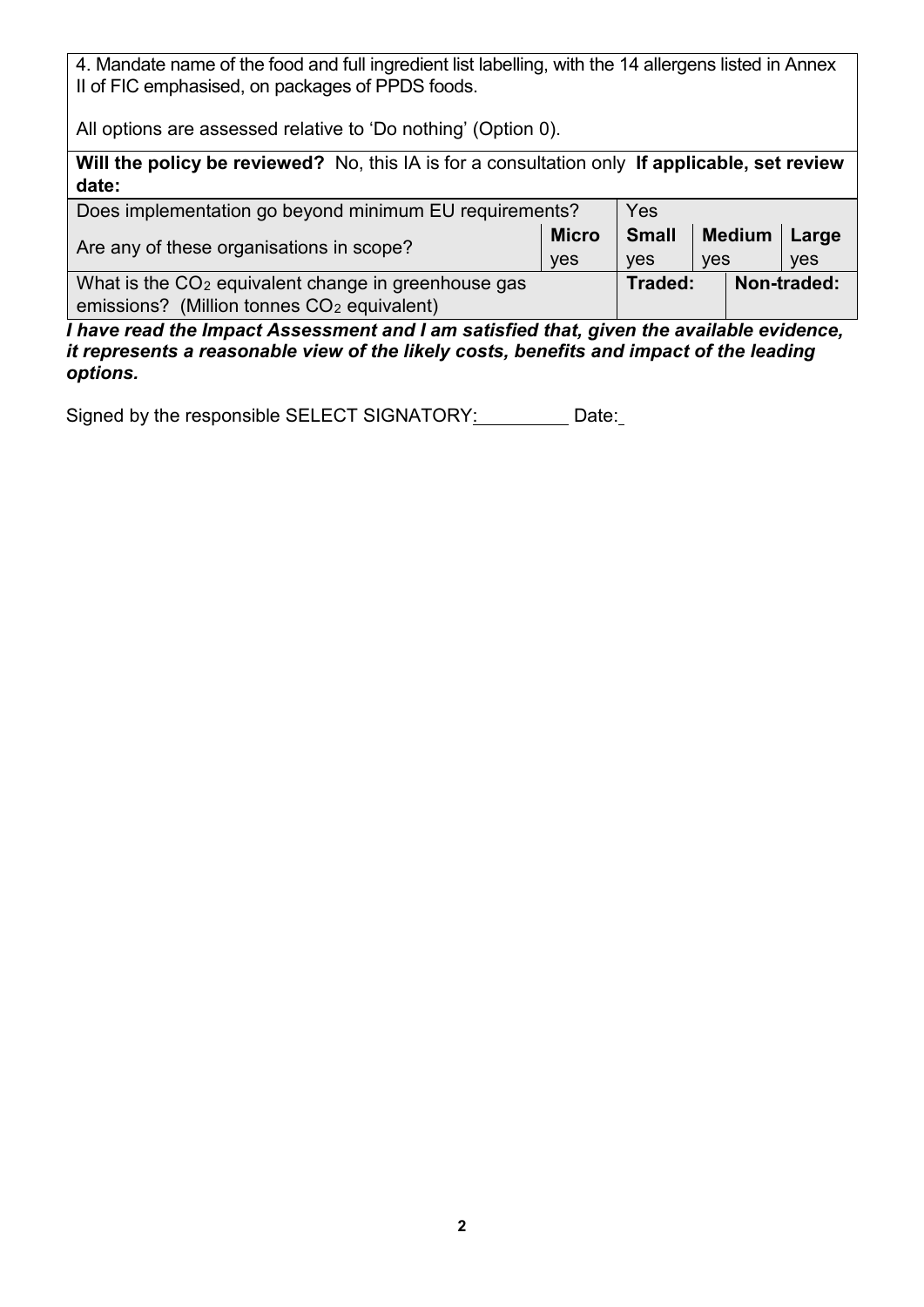# **Summary: Analysis and evidence - policy option 1**

**Description:** Promote best practice **FULL ECONOMIC ASSESSMENT** 

| <b>Price</b>         | <b>PV Base</b> |       | <b>Time</b>                                 |      | Net Benefit (Present Value (PV)) (£m)                           |          |                                      |  |
|----------------------|----------------|-------|---------------------------------------------|------|-----------------------------------------------------------------|----------|--------------------------------------|--|
| <b>Base</b><br>Year  | Year           |       | <b>Period</b><br><b>Years</b>               | Low: |                                                                 | High:    | <b>Best Estimate:</b>                |  |
| COSTS (£m)           |                | Years | <b>Total Transition</b><br>(Constant Price) |      | <b>Average Annual</b><br>(excl. Transition) (Constant<br>Price) |          | <b>Total Cost</b><br>(Present Value) |  |
| Low                  |                |       | Optional                                    |      |                                                                 | Optional | Optional                             |  |
| High                 |                |       | Optional                                    |      | Optional                                                        |          | Optional                             |  |
| <b>Best Estimate</b> |                |       |                                             |      |                                                                 |          |                                      |  |

**Description and scale of key monetised costs by 'main affected groups'**  N/A

## **Other key non-monetised costs by 'main affected groups'**

The costs accrued will greatly depend on what is ultimately defined as best practice and on the activities that are undertaken to promote best practice. If there were to be new (or improved) guidance issued by government, then there would be costs to government in developing and distributing this. Similarly, if a public awareness campaign is launched (like the FSA's #EasyToAsk campaign) then government will incur costs in developing and promoting this. Businesses then may incur familiarisation costs. This would not be a certainty as this is not a legislative change so not required.

| BENEFITS (£m)        | <b>Total Transition</b><br>(Constant Price)<br>Years | <b>Average Annual</b><br>(excl. Transition) (Constant<br>Price) | <b>Total Benefit</b><br>(Present Value) |
|----------------------|------------------------------------------------------|-----------------------------------------------------------------|-----------------------------------------|
| Low                  | Optional                                             | Optional                                                        | Optional                                |
| High                 | Optional                                             | Optional                                                        | Optional                                |
| <b>Best Estimate</b> | Optional                                             | Optional                                                        | Optional                                |

**Description and scale of key monetised benefits by 'main affected groups'**  N/A

## **Other key non-monetised benefits by 'main affected groups'**

The benefits of this option are difficult to define, as we cannot say how effective improved best practice would be (as businesses will have different base levels of performance). Furthermore as this is a non-regulatory option there is no guarantee that businesses will change their behaviour/practices. However we would expect an improvement in the provision of food allergen information to consumers as more businesses move towards best practice. This should therefore reduce the number of food allergen related incidents, and ultimately fatalities.

### Key assumptions/sensitivities/risks **New Sensitial Strutter and Australian Control** Discount rate

**(%)**

1) Lack of uptake by businesses. As there would be no legislative change, there is no guarantee (or requirement) that businesses would change how they operate.

2) Inconsistency in business practice. Some businesses would choose just to meet the regulatory minimum, some would adopt best practice, and others would do something in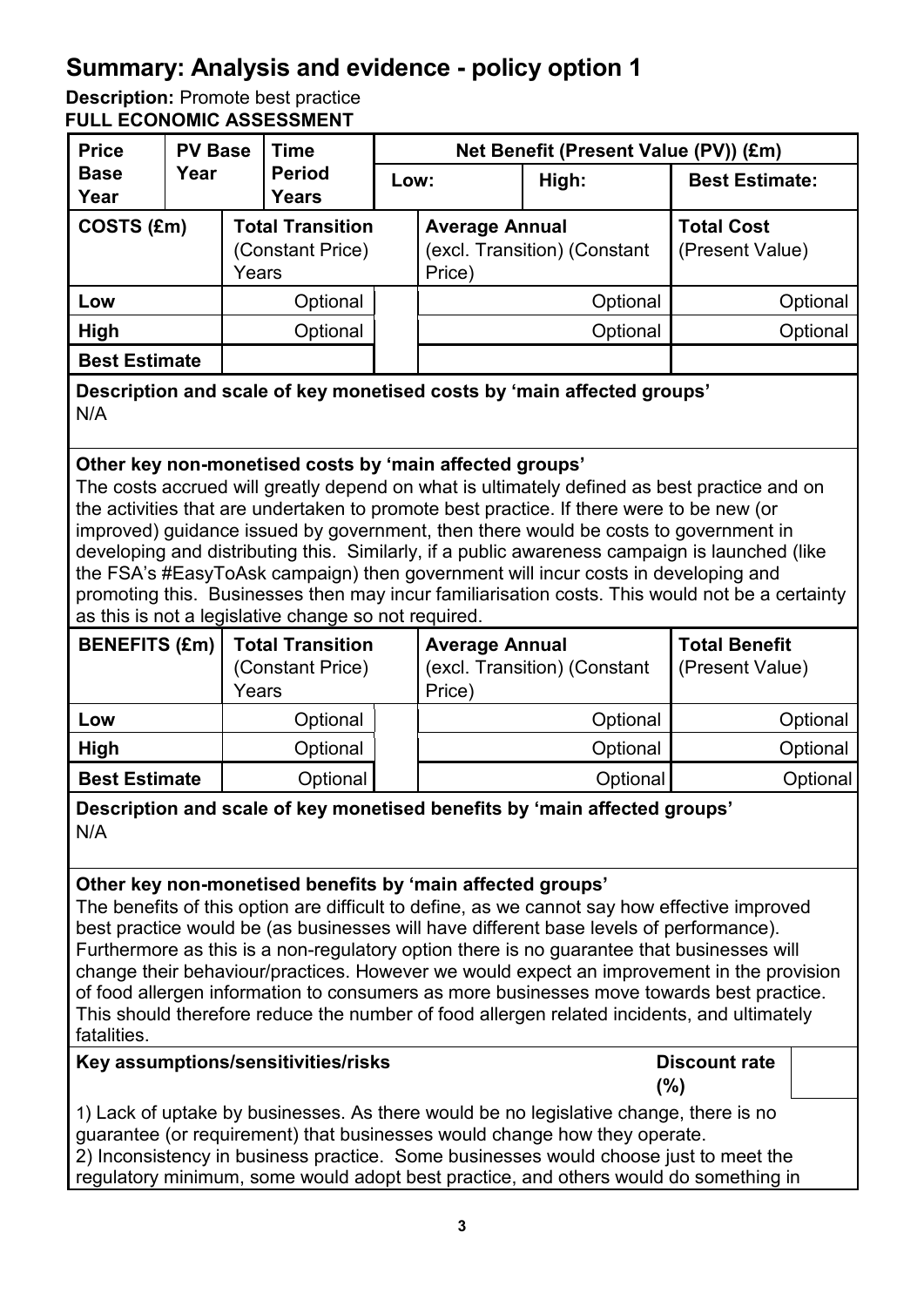between. This inconsistent approach may confuse some consumers as it would not be clear where they need to look for allergen information.

## **BUSINESS ASSESSMENT**

| Direct impact on business (Equivalent<br>Annual) £m: |                  |      | Score for Business Impact Target<br>(qualifying) |                      |
|------------------------------------------------------|------------------|------|--------------------------------------------------|----------------------|
| <b>Costs:</b>                                        | <b>Benefits:</b> | Net: | N/A                                              | provisions only) £m: |
| N/A                                                  | N/A              |      |                                                  | N/A                  |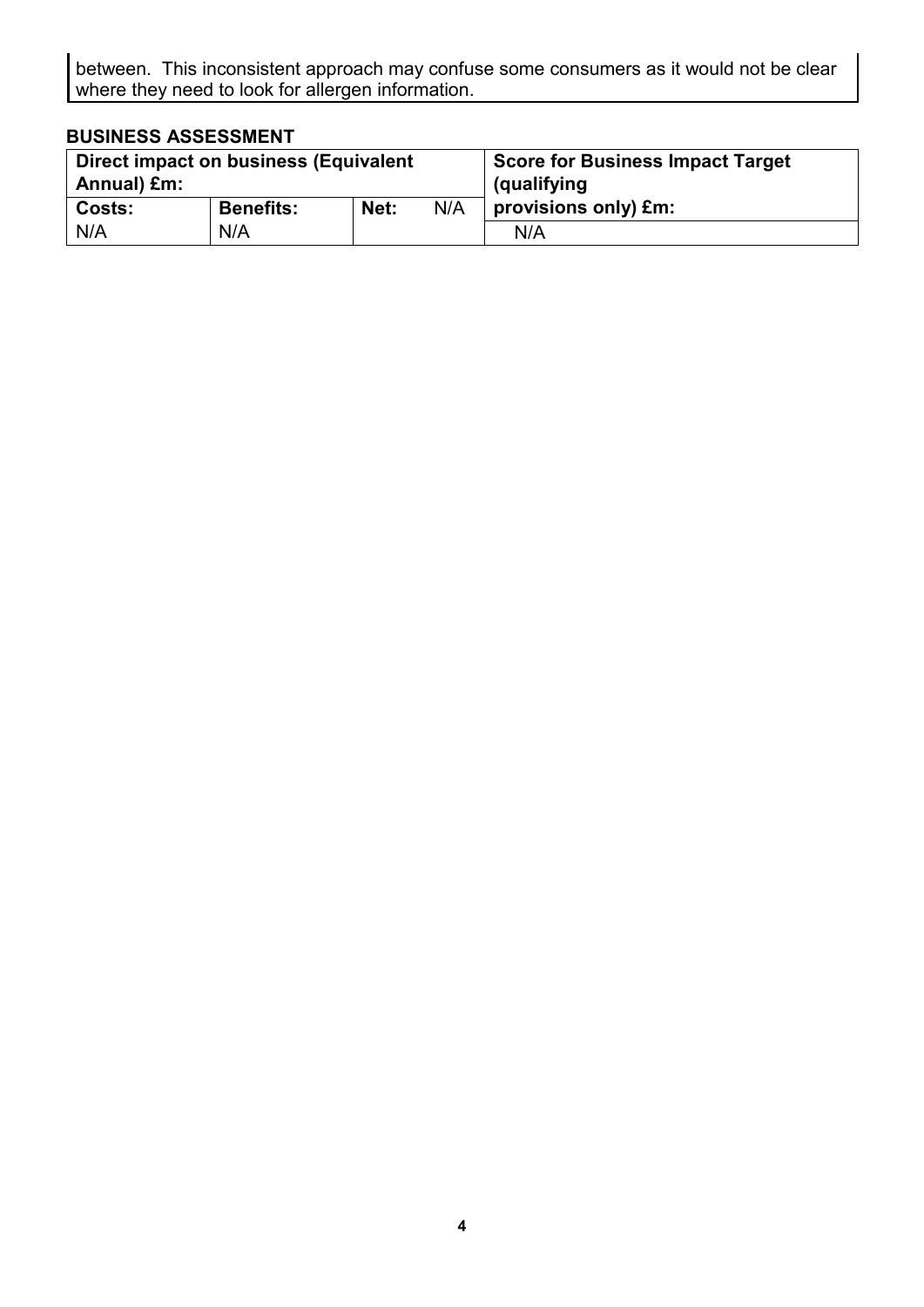# **Summary: Analysis and evidence - policy option 2**

**Description:** "Ask the staff" labelling on packages of PPDS food, with supporting information for consumers in writing

# **FULL ECONOMIC ASSESSMENT**

| <b>Price</b>                | <b>PV Base</b> | <b>Time</b>                                          |  | Net Benefit (Present Value (PV)) (£m)                           |               |                                      |  |
|-----------------------------|----------------|------------------------------------------------------|--|-----------------------------------------------------------------|---------------|--------------------------------------|--|
| <b>Base</b><br>Year<br>2018 | Year<br>2018   | <b>Period</b><br><b>Years</b><br>10                  |  | <b>Low: -1.35</b>                                               | High: $-2.26$ | <b>Best Estimate: -</b><br>1.96      |  |
| COSTS (£m)                  |                | <b>Total Transition</b><br>(Constant Price)<br>Years |  | <b>Average Annual</b><br>(excl. Transition) (Constant<br>Price) |               | <b>Total Cost</b><br>(Present Value) |  |
| Low                         |                | 1.20                                                 |  |                                                                 | 0.0115        | $-1.35$                              |  |
| High                        |                | 2.00                                                 |  | 0.01939                                                         |               | $-2.26$                              |  |
| <b>Best Estimate</b>        |                | 1.71                                                 |  |                                                                 | 0.01814       | $-1.96$                              |  |

**Description and scale of key monetised costs by 'main affected groups'** 

We anticipate that there will be initial familiarisation costs for both businesses and government (local authorities). Furthermore we expect businesses will also face transitional labelling costs for this option. Government (local authorities/trading standards) will face on-going enforcement costs in assessing businesses compliance with the new regulations.

Other key non-monetised costs by 'main affected groups'

Businesses may choose (as it is not necessary as part of this option) to improve (or run new) staff training practices.

| BENEFITS (£m)        | <b>Total Transition</b><br>(Constant Price)<br>Years | <b>Average Annual</b><br>(excl. Transition) (Constant<br>Price) | <b>Total Benefit</b><br>(Present Value) |
|----------------------|------------------------------------------------------|-----------------------------------------------------------------|-----------------------------------------|
| Low                  | Optional                                             | Optional                                                        | Optional                                |
| High                 | Optional                                             | Optional                                                        | Optional                                |
| <b>Best Estimate</b> | Optional                                             | Optional                                                        | Optional                                |

**Description and scale of key monetised benefits by 'main affected groups'**  N/A

## **Other key non-monetised benefits by 'main affected groups'**

Improved provision of allergen information to consumers by increasing the likelihood of conversation between consumers and staff, and increased awareness amongst businesses of their obligation to provide information about the use of allergenic ingredients in their food. This should lead to improved consumer awareness of PPDS and confidence in businesses selling PPDS foods, and improve the choice of options where to shop (in terms of businesses) for those with food allergies. This ultimately should lead to a reduction in the number of allergen related incidents and fatalities. Businesses may receive increased footfall from consumers who previously avoided the PPDS market due to low confidence in the provision of information.

## Key assumptions/sensitivities/risks **New Strate Strate Discount rate Discount rate**

3.5

| $(\%)$ |  |
|--------|--|
|--------|--|

1) It requires the consumer to be proactive and sufficiently confident in asking the staff for allergen information. This may be difficult in busy retail environments, particularly for vulnerable groups (e.g. 16 – 24 year olds)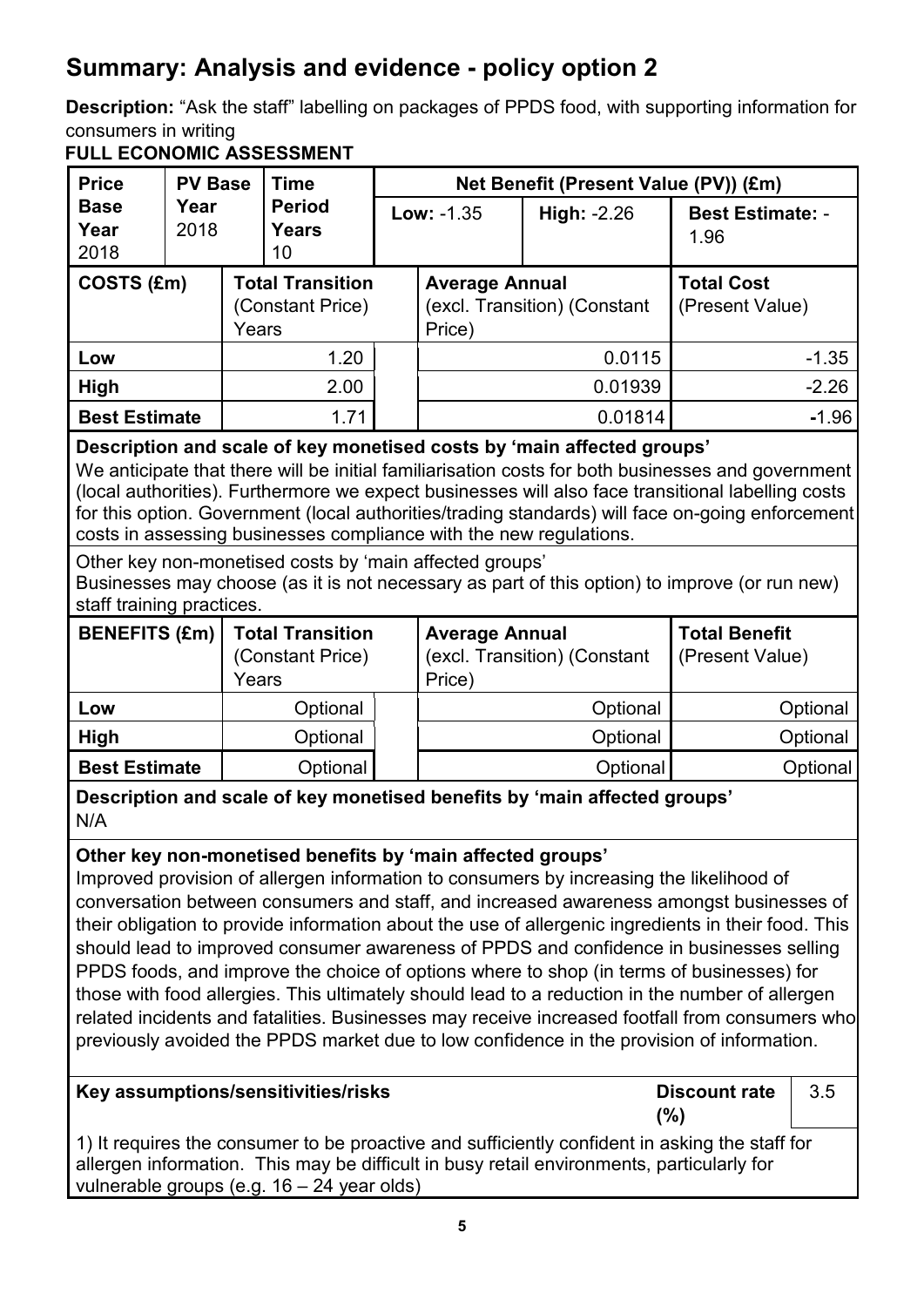2) It depends on staff being available and sufficiently trained to provide accurate information. Under current rules, businesses are required to provide information about the use of allergenic ingredients in a food.

3) If food is taken off the premises and given to a third party food allergic consumer, they may not have access to information on allergens contained within the product.

### **BUSINESS ASSESSMENT**

| Annual) £m: | Direct impact on business (Equivalent |                               | <b>Score for Business Impact Target</b><br>(qualifying) |
|-------------|---------------------------------------|-------------------------------|---------------------------------------------------------|
| Costs: 0.2  | <b>Benefits:</b><br>N/A               | <b>Net: <math>-0.2</math></b> | provisions only) £m:<br>N/A                             |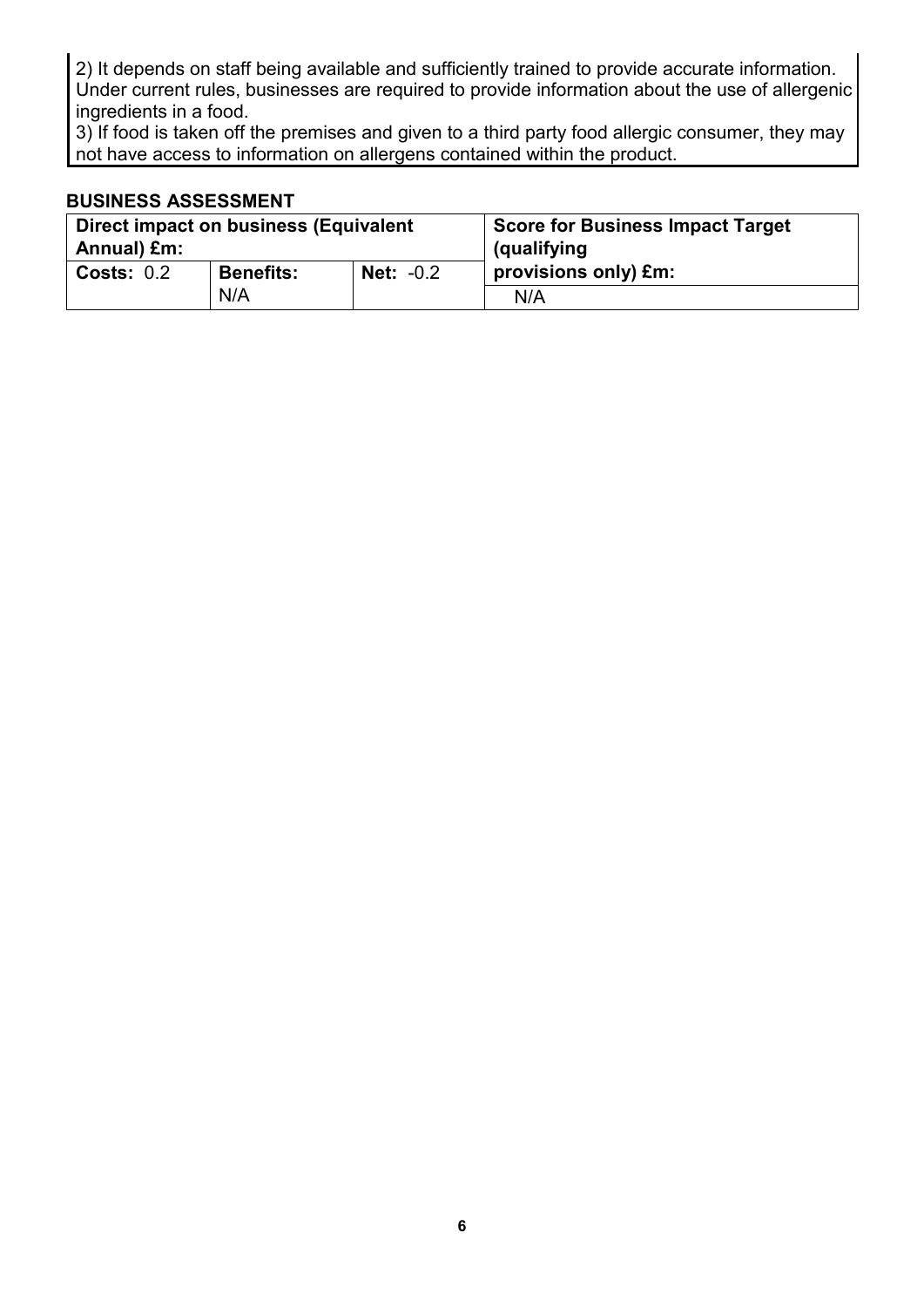# **Summary: Analysis and evidence - policy option 3**

**Description:** Mandate name of the food and allergen labelling on packages of PPDS foods **FULL ECONOMIC ASSESSMENT** 

| <b>Price</b><br><b>PV Base</b> |              | <b>Time</b>                                          | Net Benefit (Present Value (PV)) (£m) |            |                              |                                      |
|--------------------------------|--------------|------------------------------------------------------|---------------------------------------|------------|------------------------------|--------------------------------------|
| <b>Base</b><br>Year<br>2018    | Year<br>2018 | <b>Period</b><br><b>Years</b><br>10                  |                                       | Low: -6.79 | High: -10.42                 | <b>Best Estimate: -</b><br>8.76      |
| COSTS (£m)                     |              | <b>Total Transition</b><br>(Constant Price)<br>Years | <b>Average Annual</b><br>Price)       |            | (excl. Transition) (Constant | <b>Total Cost</b><br>(Present Value) |
| Low                            |              | 6.73                                                 |                                       |            | 0.0115                       | 6.79                                 |
| High                           |              | 10.29                                                |                                       | 0.0194     |                              | 10.42                                |
| <b>Best Estimate</b>           |              | 8.62                                                 |                                       |            | 0.0181                       | 8.76                                 |

## **Description and scale of key monetised costs by 'main affected groups'**

We anticipate that there will be initial familiarisation costs for both businesses and government (local authorities). Furthermore we expect businesses will also face transitional labelling costs for this option. Government (local authorities/trading standards) will face on-going enforcement costs in assessing businesses compliance with the new regulations.

### **Other key non-monetised costs by 'main affected groups'**

Businesses may choose (as it is not necessary as part of this option) to improve (or run new) staff training on allergens. Businesses will also be restricted in their ability to substitute ingredients and the rate at which they change their products, without incurring additional costs (re-labelling).

| BENEFITS (£m)        | <b>Total Transition</b><br>(Constant Price)<br>Years |  | <b>Average Annual</b><br>(excl. Transition) (Constant<br>Price) | <b>Total Benefit</b><br>(Present Value) |
|----------------------|------------------------------------------------------|--|-----------------------------------------------------------------|-----------------------------------------|
| Low                  | Optional                                             |  | Optional                                                        | Optional                                |
| <b>High</b>          | Optional                                             |  | Optional                                                        | Optional                                |
| <b>Best Estimate</b> | Optional                                             |  | Optional                                                        | Optional                                |

**Description and scale of key monetised benefits by 'main affected groups'**  N/A.

## **Other key non-monetised benefits by 'main affected groups'**

Improved provision of allergen information to consumers on PPDS food products. This should lead to improved consumer confidence in businesses selling PPDS foods and improved choice of options of where to shop (in terms of businesses) for those with food allergies. This ultimately should lead to a reduction in the number of allergen related incidents and fatalities. Businesses may receive increased footfall from consumers (particularly those allergic to foods on the EUs list of 14) who previously avoided the PPDS market due to low confidence in the provision of information.

## **Key assumptions/sensitivities/risks Discount rate**

3.5

**(%)**

1) It may be challenging for some businesses to implement accurately, particularly micro and SMEs, and this may increase the risk of mislabelling incidents.

2) It may result in businesses removing certain foods from their menu, thus reducing consumer choice in general.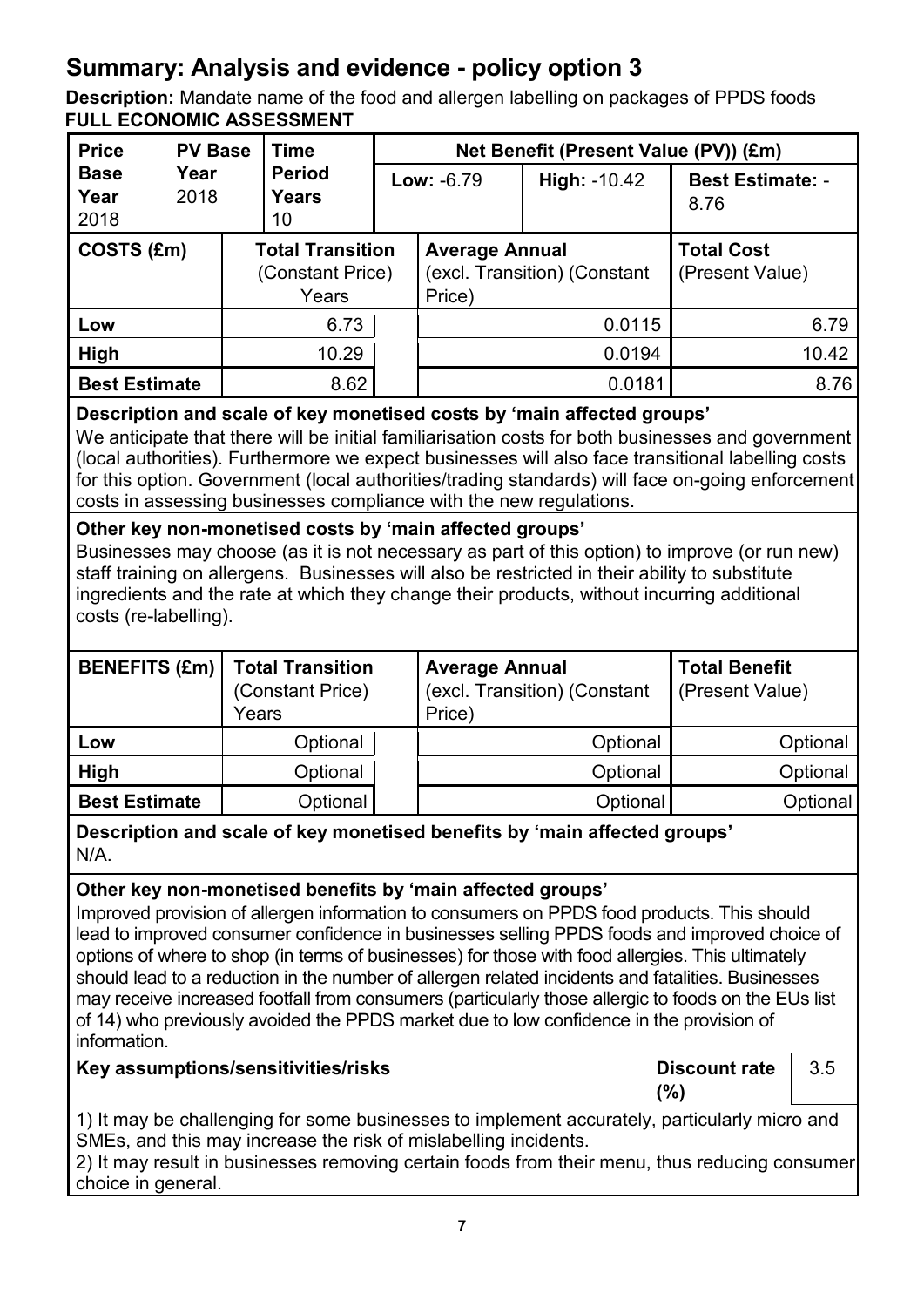3) It may reduce dialogue between consumers and staff, and businesses may become reliant on product labels. This will be particularly problematic for individuals that are allergic to foods that are not in Annex II of FIC

4) Businesses will have to improve their allergen management systems so that staff know how to label products accurately.

### **BUSINESS ASSESSMENT**

| Direct impact on business (Equivalent<br>Annual) £m: |                         |                               | <b>Score for Business Impact Target</b><br>(qualifying) |
|------------------------------------------------------|-------------------------|-------------------------------|---------------------------------------------------------|
| <b>Costs: 1.0</b>                                    | <b>Benefits:</b><br>N/A | <b>Net: <math>-1.0</math></b> | provisions only) £m:<br>N/A                             |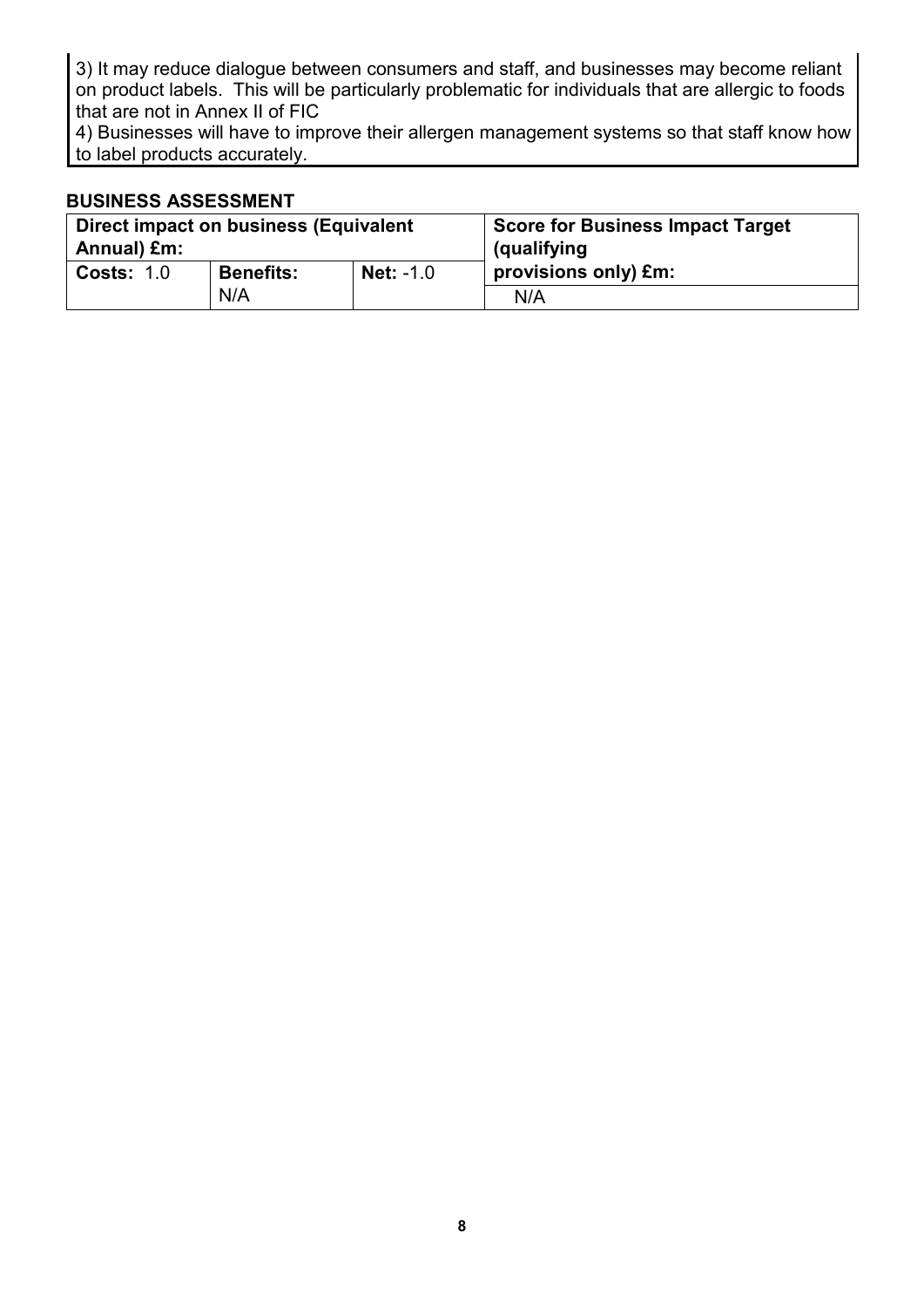# **Summary: Analysis and evidence - policy option 4**

**Description:** Mandate name of the food and full ingredient list labelling on packages of PPDS foods

## **FULL ECONOMIC ASSESSMENT**

| <b>Price</b>                | <b>PV Base</b> | <b>Time</b>                                       |                                 | Net Benefit (Present Value (PV)) (£m) |                                      |
|-----------------------------|----------------|---------------------------------------------------|---------------------------------|---------------------------------------|--------------------------------------|
| <b>Base</b><br>Year<br>2018 | Year<br>2018   | <b>Period</b><br><b>Years</b><br>10               | <b>Low: -6.79</b>               | High: -10.42                          | <b>Best Estimate:</b><br>8.76        |
| COSTS (£m)                  |                | <b>Total Transition</b><br>(Constant Price) Years | <b>Average Annual</b><br>Price) | (excl. Transition) (Constant          | <b>Total Cost</b><br>(Present Value) |
| Low                         |                | 6.73                                              |                                 | 0.0115                                | 6.79                                 |
| High                        |                | 10.29                                             |                                 | 0.0194                                | 10.42                                |
| <b>Best Estimate</b>        |                | 8.62                                              |                                 | 0.0181                                | 8.76                                 |

## **Description and scale of key monetised costs by 'main affected groups'**

We anticipate that there will be initial familiarisation costs for both businesses and government (local authorities). Furthermore we expect businesses will also face transitional labelling costs for this option. Government (local authorities/trading standards) will face on-going enforcement costs in assessing businesses compliance with the new regulations.

## **Other key non-monetised costs by 'main affected groups'**

Businesses may choose (as it is not necessary as part of this option) to improve (or run new) staff training practices. Businesses will also be restricted in their ability to substitute ingredients as a mechanism to keep costs down, without incurring additional costs (re-labelling). Due to the specificity of the labelling it is anticipated that these restrictions will be greater than those experienced under Option 3, so therefore more costly to businesses.

|                      | <b>BENEFITS (£m)</b> Total Transition<br>(Constant Price) Years |  | <b>Average Annual</b><br>(excl. Transition) (Constant<br>Price) | <b>Total Benefit</b><br>(Present Value) |
|----------------------|-----------------------------------------------------------------|--|-----------------------------------------------------------------|-----------------------------------------|
| Low                  | Optional                                                        |  | Optional                                                        | Optional                                |
| High                 | Optional                                                        |  | Optional                                                        | Optional                                |
| <b>Best Estimate</b> | Optional                                                        |  | Optional                                                        | Optional                                |

## **Description and scale of key monetised benefits by 'main affected groups'**  N/A

## **Other key non-monetised benefits by 'main affected groups'**

Improved provision of allergen information on PPDS food products to consumers. This should lead to improved consumer confidence in businesses selling PPDS foods and improve the choice of options (in terms of businesses) for those with food allergies. This ultimately should lead to a reduction in the number of food allergen related incidents and fatalities. Businesses may receive increased footfall from consumers who previously avoided the PPDS market due to low confidence in the provision of information. Consistent provision of information on ingredients and allergens on all products that are prepacked and PPDS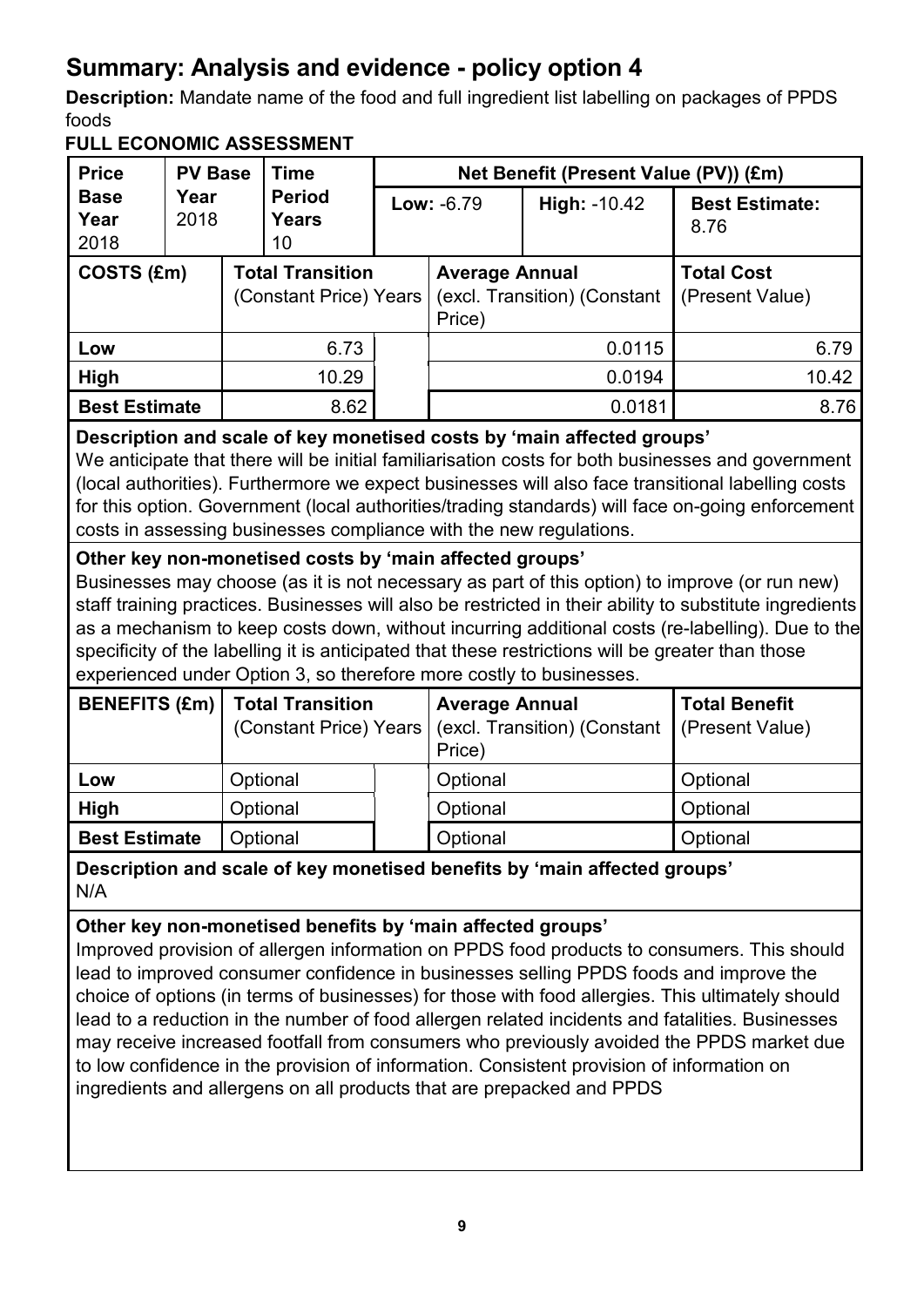| Key assumptions/sensitivities/risks<br>1) It will be challenging for some businesses to implement accurately<br>and safely, particularly micro and SMEs, and this may increase the<br>risk of mislabelling incidents.                                                                                       | <b>Discount rate</b><br>(% ) | 3.5 |
|-------------------------------------------------------------------------------------------------------------------------------------------------------------------------------------------------------------------------------------------------------------------------------------------------------------|------------------------------|-----|
| 2) It may result in businesses removing certain foods from their menu, thus reducing consumer<br>choice in general.<br>3) It may reduce dialogue between consumers and staff, and businesses may become reliant<br>on product labels and divert resources away from providing staff with allergen training. |                              |     |

## **BUSINESS ASSESSMENT**

| Direct impact on business (Equivalent<br>Annual) £m: |     |                         |      | Score for Business Impact Target<br>(qualifying) |                               |
|------------------------------------------------------|-----|-------------------------|------|--------------------------------------------------|-------------------------------|
| <b>Costs:</b>                                        | 1.0 | <b>Benefits:</b><br>N/A | Net: | $-1.0$                                           | provisions only) $Em:$<br>N/A |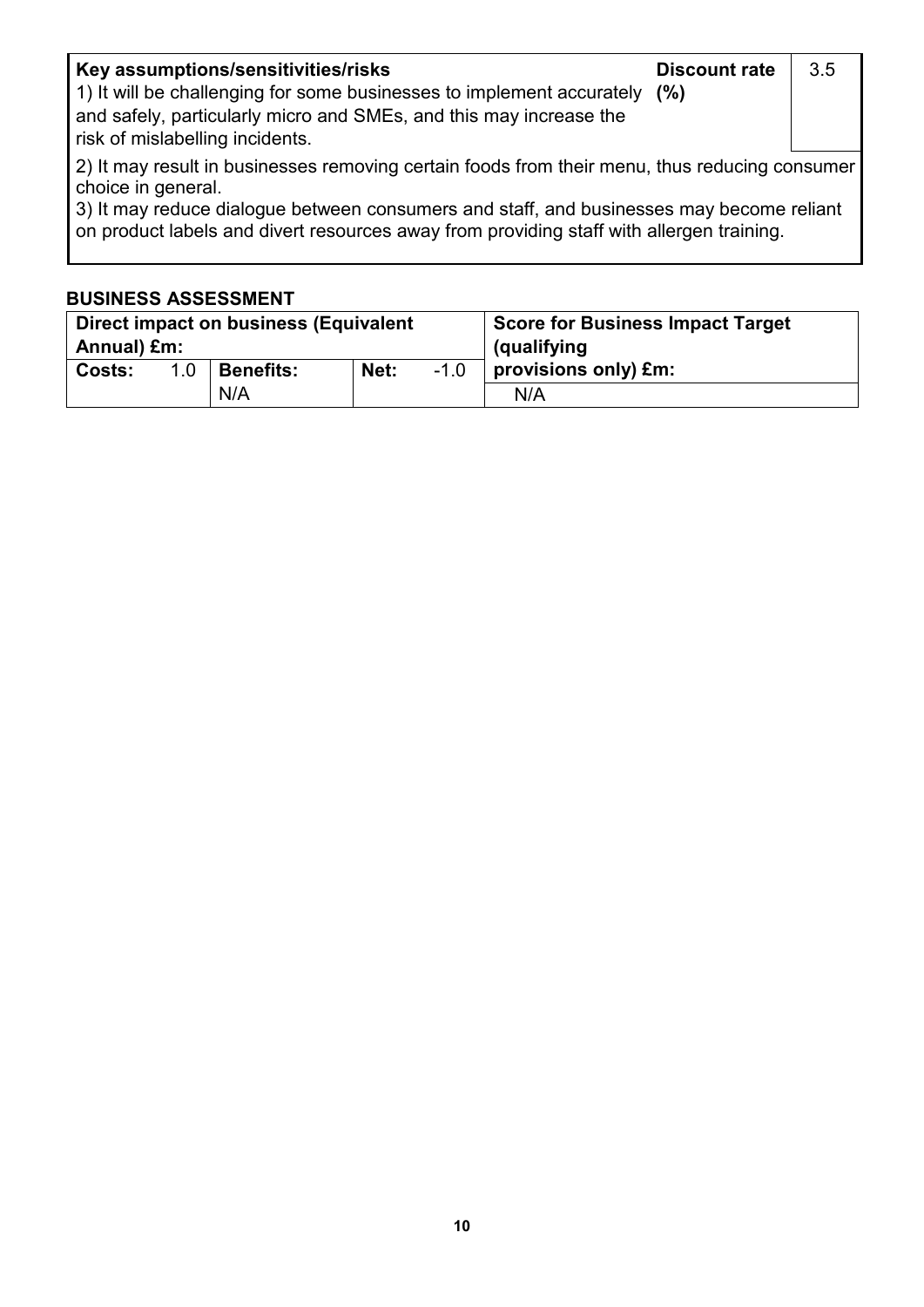# **Evidence base**

# Background and scope

### **General background on food allergens**

In the UK, it is estimated that 1-2% of adults and 5-8% of children have a food allergy. This equates to around 2 million people living in the UK with a food allergy (this figure does not include those with food intolerances). This means the actual number of affected people living with food allergy and/or food intolerance is considerably more.

An allergic reaction can be produced by a tiny amount of a food ingredient that a person is sensitive to (for example a teaspoon of milk powder, a fragment of peanut or just one or two sesame seeds). Symptoms of an allergic reaction can range from mild symptoms such as itching around the mouth and rashes; and can progress to more severe symptoms such as vomiting, diarrhoea, wheezing and on occasion anaphylaxis (shock). Around ten people in the UK die from allergic reactions to food every year.

There is no cure for food allergy. The only way to manage the condition is to avoid food that makes the person ill. Therefore, it is very important that consumers are provided with accurate information about allergenic food ingredients in products to allow them to make safe food choices.

# Legislative background

The legislative framework around the provision of food allergen information has evolved over many years. In 2011 The Food Information to Consumers Regulation (EU 1169/2011; FIC) introduced new rules for Food Business Operators (FBOs) relating to the labelling and provision of allergen information. FBOs are under a duty to ensure that all mandatory food allergen information must be accurate, available and easily accessible to the consumer. FIC allows for Member States to introduce national measures as to how information is to be made available for non-prepacked foods. The Food Information Regulations 2014 (FIR) and equivalent regulations in Wales, Scotland and Northern Ireland, are the domestic regulations that establish the enforcement measures for FIC in the UK.

In the UK, in recognition of the wide variety of out-of-home eating establishments, FIR introduced a flexibility for allergen information on non-prepacked foods, including food that is prepacked for direct sale (PPDS), to be made available by any means the food business chooses, including orally by a member of staff. Where the operator chooses not to provide food allergen ingredients information upfront on a menu for example, there must be an upfront indication to speak to a member of staff either on a label attached to the food itself or on a notice, menu, ticket or label that is readily discernible to the customer.

## **Prepacked foods**

 $\overline{a}$ 

FIC allows Member States to make a distinction between prepacked foods, and non-prepacked foods, in how allergenic information should be provided to consumers. Article 2 (2) (e) of FIC defines what is and what isn't prepacked (Annex C) and the FSA's interpretation of this  $definition<sup>1</sup>$  $definition<sup>1</sup>$  $definition<sup>1</sup>$  is given below:

<span id="page-10-0"></span><sup>1</sup> <https://www.food.gov.uk/sites/default/files/media/document/food-allergen-labelling-technical-guidance.pdf>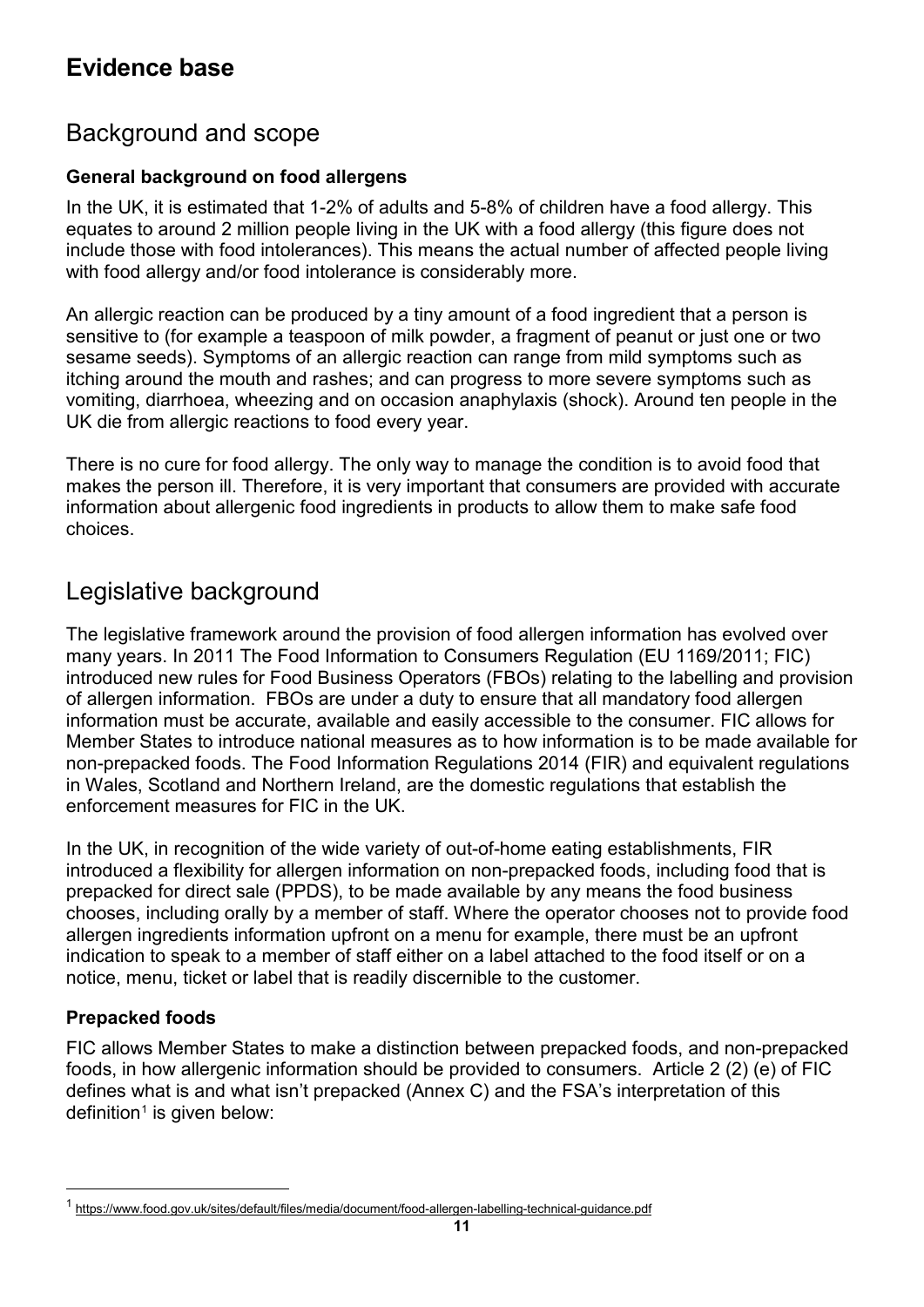*Prepacked foods: This refers to any food put into packaging before being offered for sale for example a bar of chocolate, a sealed packet of crisps, a jar of sauce or a can of soup. All the following must apply:* 

- *the food is either fully or partly enclosed by the packaging;*
- *the food cannot be altered without opening or changing the packaging;*
- *the product is ready for sale to the final customer or to a mass caterer. (Adapted from the definition in Article 2 (2)(e) of EU FIC; Annex C).*

Under FIC, food which is prepacked, for example a ready meal sold in a supermarket, must be clearly labelled with allergenic ingredients from the list of 14 major allergens. Allergens must be emphasised to stand out from other ingredients within the mandatory ingredients list, for example in **bold** text.

# Non-prepacked foods

Non-prepacked food includes:

- food not packed, such as loose items sold to the consumer without packing;
- food packed on the sales premises at the consumer's request, and
- food prepacked for direct sale (i.e. food prepared and wrapped for sale on the same premises in which they are made).

FIC defines prepacked food, and what is not prepacked, but it doesn't provide a specific definition of PPDS. In the absence of a definition in FIC we expect businesses and local authorities to use the definition set out in the FSA guidance[2](#page-11-0).

For non-prepacked food, there is no requirement to label an individual product with the same mandatory information required for prepacked foods, however the allergen information must be readily available, including through indications to ask a member of staff, at the point where the intending purchaser chooses the product.

# Allergenic foods

There are 14 substances or products causing allergies or intolerances which (unless exempted) are legally considered to be mandatory information to consumers under the EU Food Information for Consumers Regulation (1169/2011; FIC). This requirement is extended to all foods provided to consumers and includes food that is not prepacked (*e.g.* restaurant meals); packed at the consumers' request (*e.g.* a deli sandwich prepared, wrapped and handed to the customer); or is prepacked for direct sale (PPDS; *e.g.* a sandwich prepacked before the customer choses it).If a food product contains or uses an ingredient or processing aid derived from one of the substances or products listed below, it will need to be declared by the food business operator (FBO) to the consumer.

Namely,

 $\overline{a}$ 

- 1. Cereals containing gluten, namely: wheat (such as spelt and Khorasan wheat), rye, barley, oats and their hybridised strains and products thereof;
- 2. Crustaceans and products thereof;

<span id="page-11-0"></span><sup>2</sup> https://www.food.gov.uk/sites/default/files/media/document/food-allergen-labelling-technical-guidance.pdf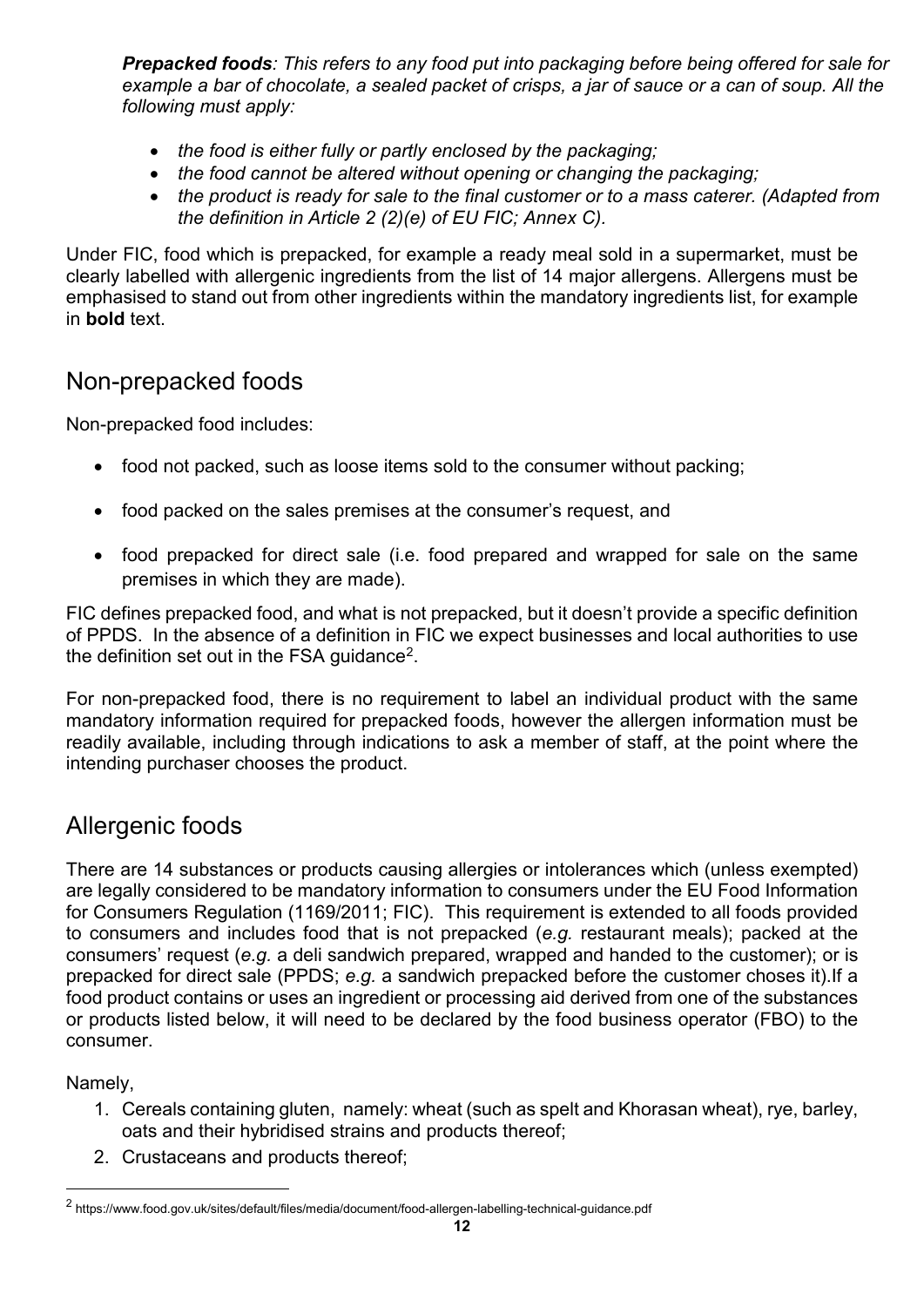- 3. Eggs and products thereof;
- 4. Fish and products thereof;
- 5. Peanuts and products thereof;
- 6. Soybeans and products thereof;
- 7. Milk and products thereof (including lactose);
- 8. Nuts, namely: almonds, hazelnuts, walnuts, cashews, pecan nuts, Brazil nuts, pistachio nuts, macadamia or Queensland nuts, and products thereof;
- 9. Celery and products thereof;
- 10.Mustard and products thereof;
- 11.Sesame seeds and products thereof;
- 12.Sulphur dioxide and sulphites >10mg/kg or 10mg/L;
- 13.Lupin and products thereof;
- 14.Molluscs and products thereof.

This list is consistent across the EU and cannot be amended by individual Member States.

## **Exemptions**

Some ingredients made from the Annex II foods will not cause an allergic reaction because they have been highly processed (for example fully refined soya oil or wheat glucose syrups). This is because the allergen/protein has been removed and the product has been assessed by the European Food Safety Authority (EFSA) as not presenting an allergenic risk to the consumer. A full list of exemptions is available at Annex II of FIC.

# Scope of the consultation

This consultation is focused on strengthening the provision of mandatory allergen information for foods prepacked for direct sale (PPDS).

PPDS is not defined in FIC, and it is not possible for the UK to define or clarify PPDS in regulation whilst we remain a member of the EU or during an implementation period. In the absence of a definition in FIC we expect businesses and local authorities to use the definition set out in the FSA guidance<sup>3</sup>:

*Prepacked foods for direct sale: This applies to foods that have been packed on the same premises from which they are being sold. Foods prepacked for direct sale are treated in the same way as non-prepacked foods in EU FIC's labelling provisions. For a product to be considered 'prepacked for direct sale' one or more of the following can apply:*

- *It is expected that the customer is able to speak with the person who made or packed the product to ask about ingredients.*
- *Foods that could fall under this category could include meat pies made on site and sandwiches made and sold from the premises in which they are made (FSA interpretation of Article 2 (2)(e) of EU FIC; Annex C)*

<span id="page-12-0"></span> $\overline{a}$ <sup>3</sup> <https://www.food.gov.uk/sites/default/files/media/document/food-allergen-labelling-technical-guidance.pdf>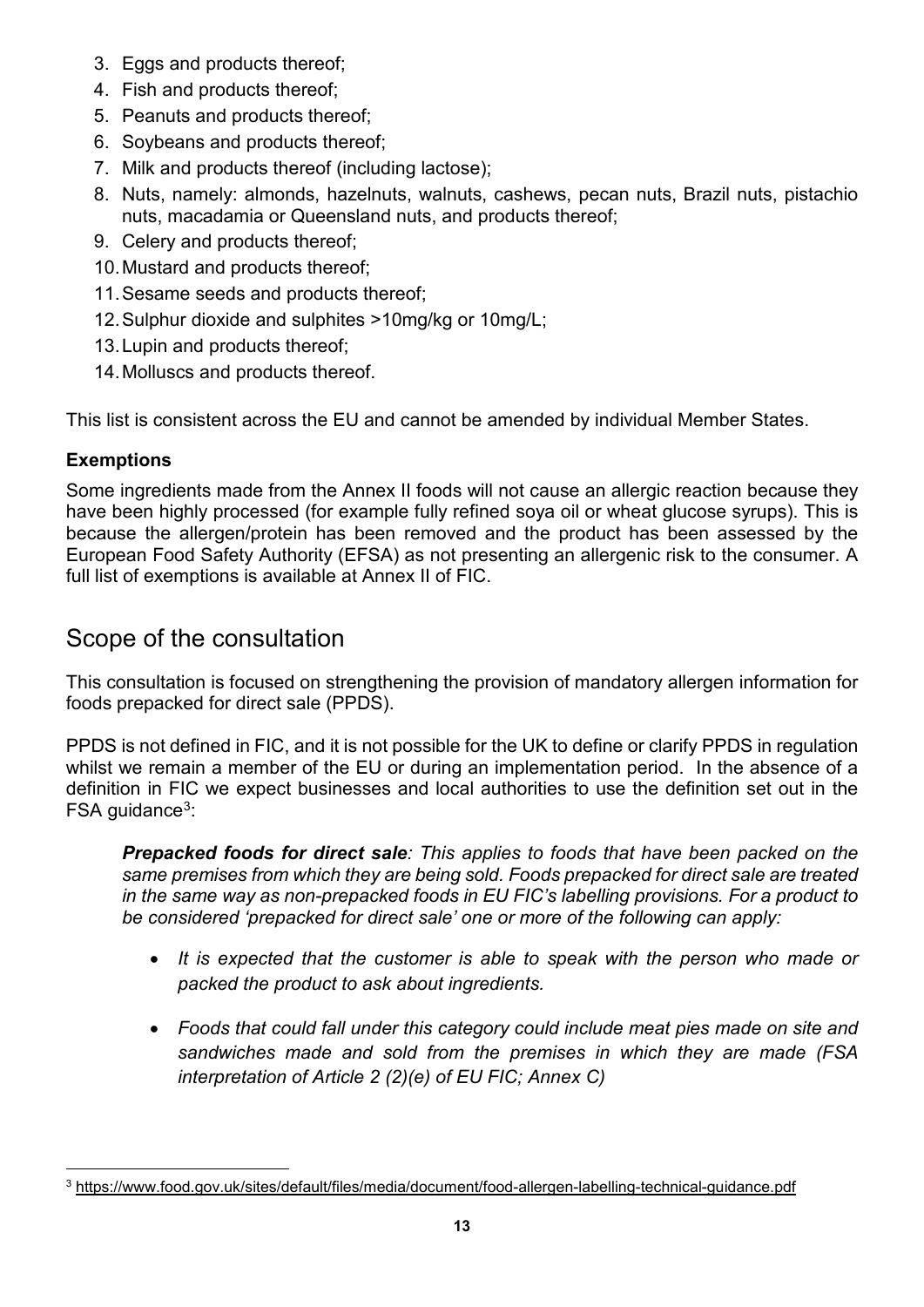# Out of scope

The following issues fall outside the scope of this public consultation:

• The regulation of precautionary statements to indicate the unintentional presence of food allergens due to cross-contamination.

This consultation is concerned specifically with labelling of intentional allergenic ingredients.

• Allergen labelling provision for non-prepacked food ordered via distance selling, for example a takeaway pizza ordered over the phone or via the internet.

Under current rules, mandatory allergen information for non-prepacked food sold via distance selling must be provided to the consumer at the time of ordering on the material supporting the distance selling or through other appropriate means, and at the time the food is delivered. As the current rules are derived from EU FIC and do not allow for national measures, we cannot change the way distance sellers provide allergen information to consumers while we are a member of the EU or during an implementation period.

• Food not packed, and food packed on the sales premises at the consumer's request.

There is an expectation that in these circumstances, food allergic consumers will talk to staff about their allergy requirements so they can make safe food choices. The food business is legally required to provide accurate and clear information on food allergens making it a dual responsibility to help safe selection of foods.

# Enforcement

Separate but parallel FIR enforcement regulations exist in each of the 4 countries of the UK. Enforcement of these regulations is undertaken by food enforcement officers within local authorities. Person(s) found guilty of an FIR offence may be liable to unlimited fines (England, Wales and Northern Ireland) and criminal sanctions. Breaches under FIR regarding allergens may also result in offences under the Food Safety Act (England, Wales and Scotland) or the Food Safety (Northern Ireland) Order which can result in fines or imprisonment.

Within Local Authorities enforcement is shared between Trading Standards and Environmental Health. Local Authorities ensure food businesses have an adequate level of allergen controls.

# Problem under consideration and rationale for intervention

The primary issue under consideration is an imperfect information problem. A distinction is made in the regulations on food allergen information provision between foods that are prepacked and those that are prepacked for direct sale (PPDS). In the UK, foods that are prepacked are required to be labelled with full ingredients with any of the 14 specific food allergens (listed in Annex II of the EU Food Information for Consumers Regulation 1169/2011; FIC) in the ingredients emphasised, whereas with PPDS products it is permitted to provide information on the 14 food allergens in ingredients in writing or orally. It is often difficult for consumers to distinguish between prepacked and PPDS foods, and anecdotal evidence suggests that consumers assume that the absence of allergen information on packaged foods means food allergens are not contained in the product, and this is not the case for PPDS foods.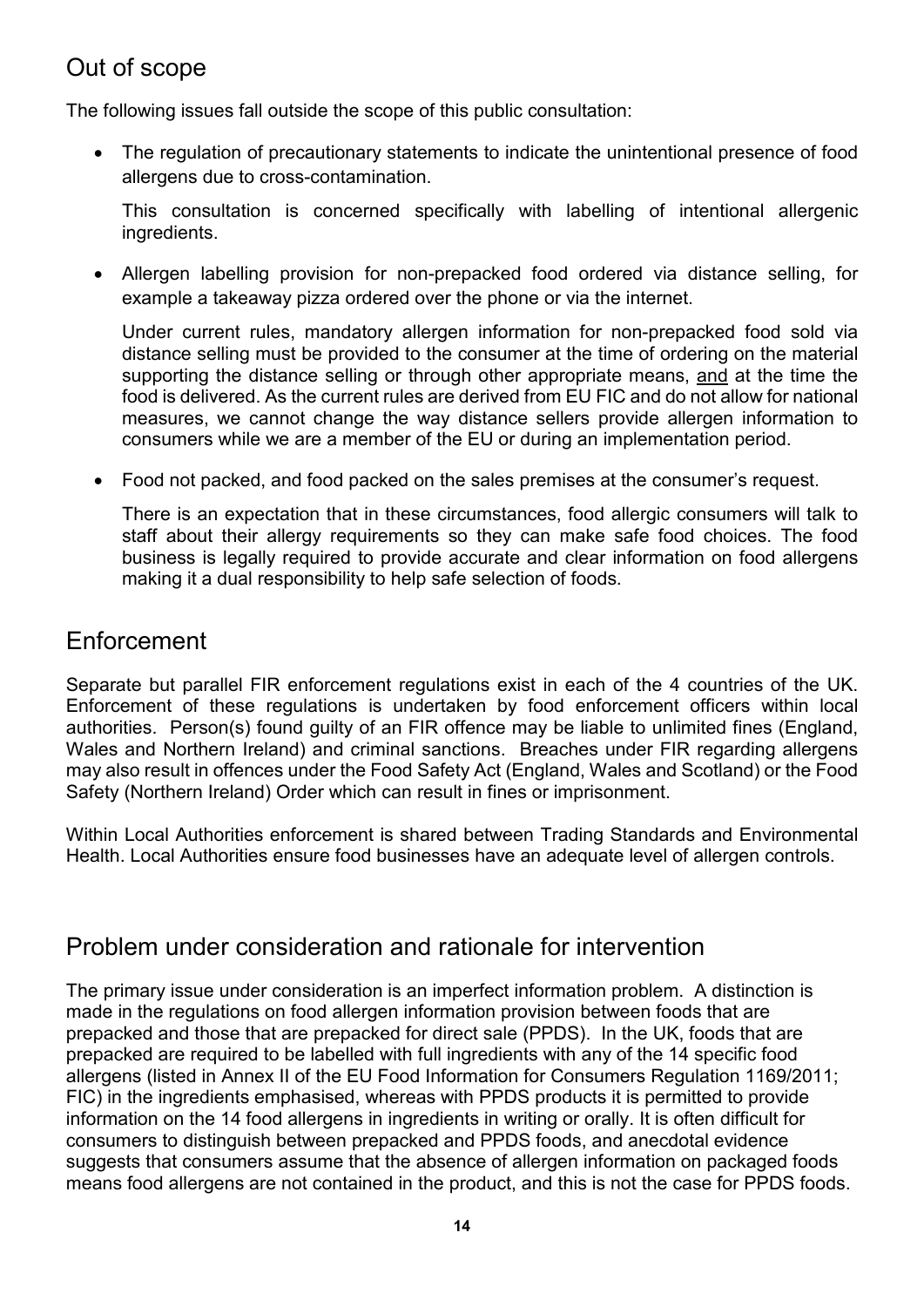The overarching objective of the policy is to improve the provision of information to consumers about food allergens present in PPDS foods. The intended effect of the Government's intervention is to reduce the number of allergen-related incidents in which the provision of allergen information for PPDS foods is considered to be relevant.

# Policy objective

The overarching objective of the policy is to improve the provision of information to consumers about food allergens present in PPDS foods.

In light of the overarching objective we have developed a spectrum of regulatory and nonregulatory policy options. Each option considers various measures that could be put in place to improve the provision of allergen information relating to PPDS foods. Options 1-4 represent a sliding scale moving from non-regulatory measures to increasingly prescriptive regulatory measures. Option 1 is a non regulatory approach intended to reduce the risk to consumers by encouraging changes to business practice. Options 2 to 4 consider leveraging regulatory measures in order to achieve the same objective of improving the provision of allergen information to consumers.

# Description of options considered (including status-quo)

We have considered a wide range of policy options with stakeholders and can confirm that no potentially viable option has been ruled out of detailed appraisal without substantive reasoning. The policy options for strengthening the UK allergen information provision framework are summarised below; they can be broadly divided into non-regulatory and regulatory options. Note that each option need not be considered as exclusive; options may be combined, for example, non-regulatory options may build upon regulatory options in an escalating hierarchy, or options may be applied to different sizes of business.

## **Non-regulatory options**

## **Policy Option 0. Do nothing.**

This option retains the existing regulatory framework and continues with current public information campaigns to highlight the importance of allergen knowledge for businesses and general public. With this option, businesses continue to have a choice as to how they provide allergen information on PPDS foods and consumers will continue to be encouraged to take responsibility for safeguarding their own health. It is recognised that current policy is not satisfactory, and this option does not adequately address the main objective (see above).

## **Policy Option 1. Promote best practice.**

This option would not require a legislative change, but to effect change would entail additional activity to promote best practice within the current framework to encourage businesses to review their knowledge, skills and actions to ensure a safer environment for consumers. Options for promoting best practice may include:

- Best practice guidance for the catering sector to be produced by FSA and FSS, and made available to all local authorities;
- Cross stakeholder conference with businesses hosted by Defra and FSA to discuss best practice and encourage change without legislative change;
- Public information campaign to highlight allergen knowledge and awareness for food businesses and the general public.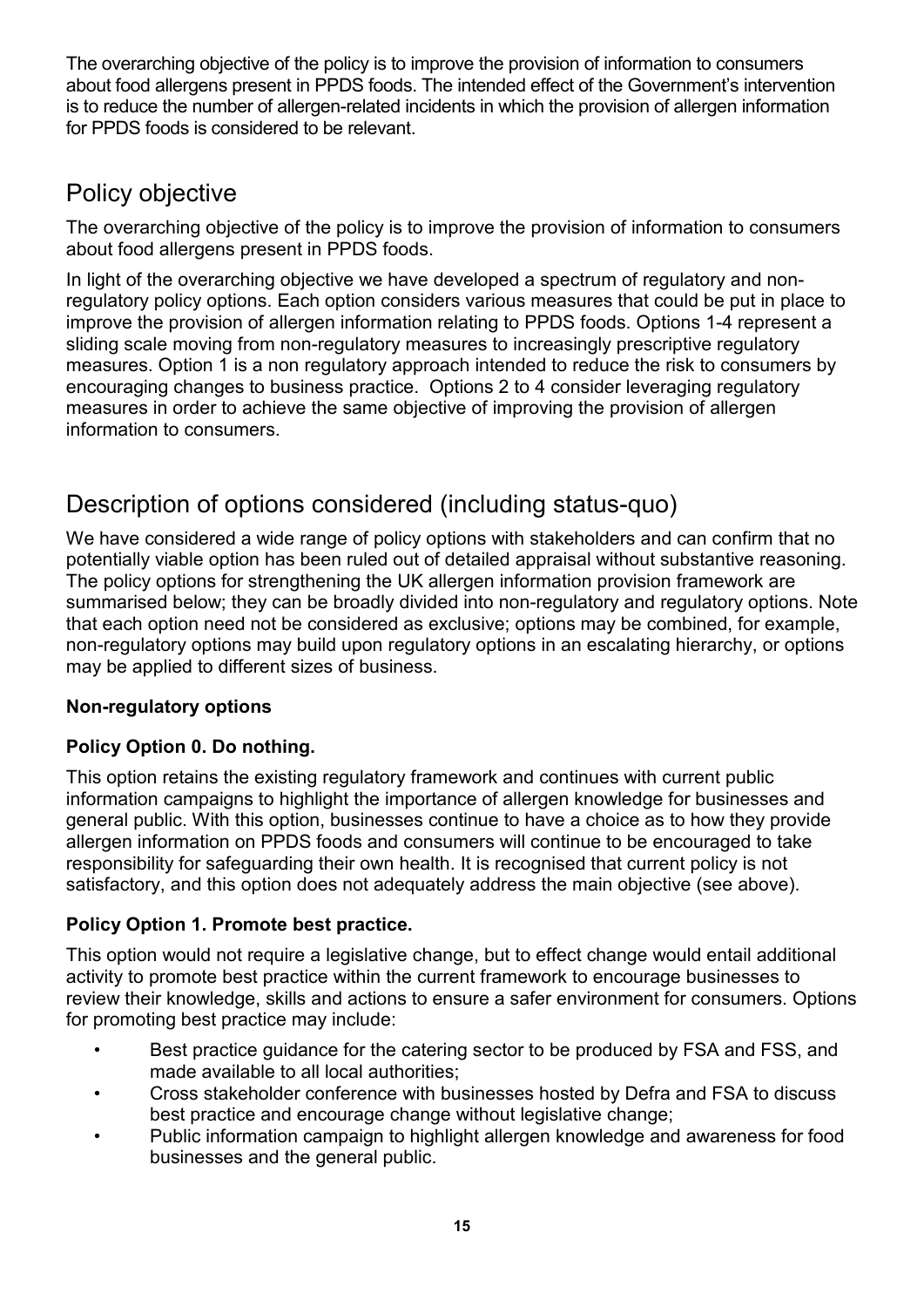The main benefits of this option are that it has the potential to be designed and implemented in a shorter timescale than that required for a legislative change, and can be adapted to continue to be fit for purpose. It retains maximum flexibility for businesses to make allergen information available on PPDS foods in a way that best suits their business model whilst achieving the policy objective. Some businesses are already taking action to strengthen their allergen information provision. The FSA see a public awareness/ best practice campaign as essential, whatever the outcome of this review. In relation to this, FSA have launched a #EasytoAsk campaign and relevant businesses have indicated a willingness to directly support this in their approach to allergen labelling, which could significantly increase awareness.

As this is a non-regulatory measure, there is no guarantee that businesses will change their practices.

### **Regulatory options**

#### **Policy Option 2. Mandate "ask the staff" labels on packages of food prepacked for direct sale, with supporting information for consumers in writing.**

In the absence of a full list of ingredients, or list of allergens contained within the product on the packaging, PPDS foods would include a label/sticker on the packaging advising consumers to "ask the staff" about allergens. Upon request, consumers would also be provided with supporting information in writing before they purchase the food, and this information would include:

- A list of any of the 14 allergens contained within a specific product, or
- Full ingredient list with allergens emphasised

This sticker would be in addition to the signs that businesses are currently required to put in place prompting consumers to ask about allergens.

Of the regulatory options proposed, this option is the least costly to implement (see below) and is already being rolled out by bigger businesses. It would ensure that consumers are consistently prompted to be proactive in talking to staff about allergens when choosing PPDS foods. Anecdotal evidence indicates that it would normalise and encourage food allergic consumers to be proactive in talking to staff about their allergy requirements so they can make safe food choices. However, risks associated with this option include failure to provide sufficient information for those consumers who are not sufficiently confident to engage with staff, the availability of appropriately trained staff, and the risk which may ensue if food is taken off the premises and given to a third party food allergic consumer. Unlike the other regulatory options, this option does not carry the risk of mislabelling on the product packaging, but there is still a risk that the written information provided upon request may be incorrect.

#### **Policy Option 3. Mandate name of the food and allergen labelling on packages of food prepacked for direct sale.**

This option introduces a regulatory measure requiring PPDS foods to have a label on the packaging to tell the consumer the name of the food and which of the 14 allergenic ingredients in Annex II of FIC the product contains.

This option is less difficult for businesses to implement than full ingredient labelling, but more costly than option 2. It gives consumers clear product specific information on the food packaging, enabling food allergic consumers to make informed choices when purchasing food products. Also, when the consumer takes the food off the premises to eat later or to give to a third party, the information about food allergens is available on the packaging. This option also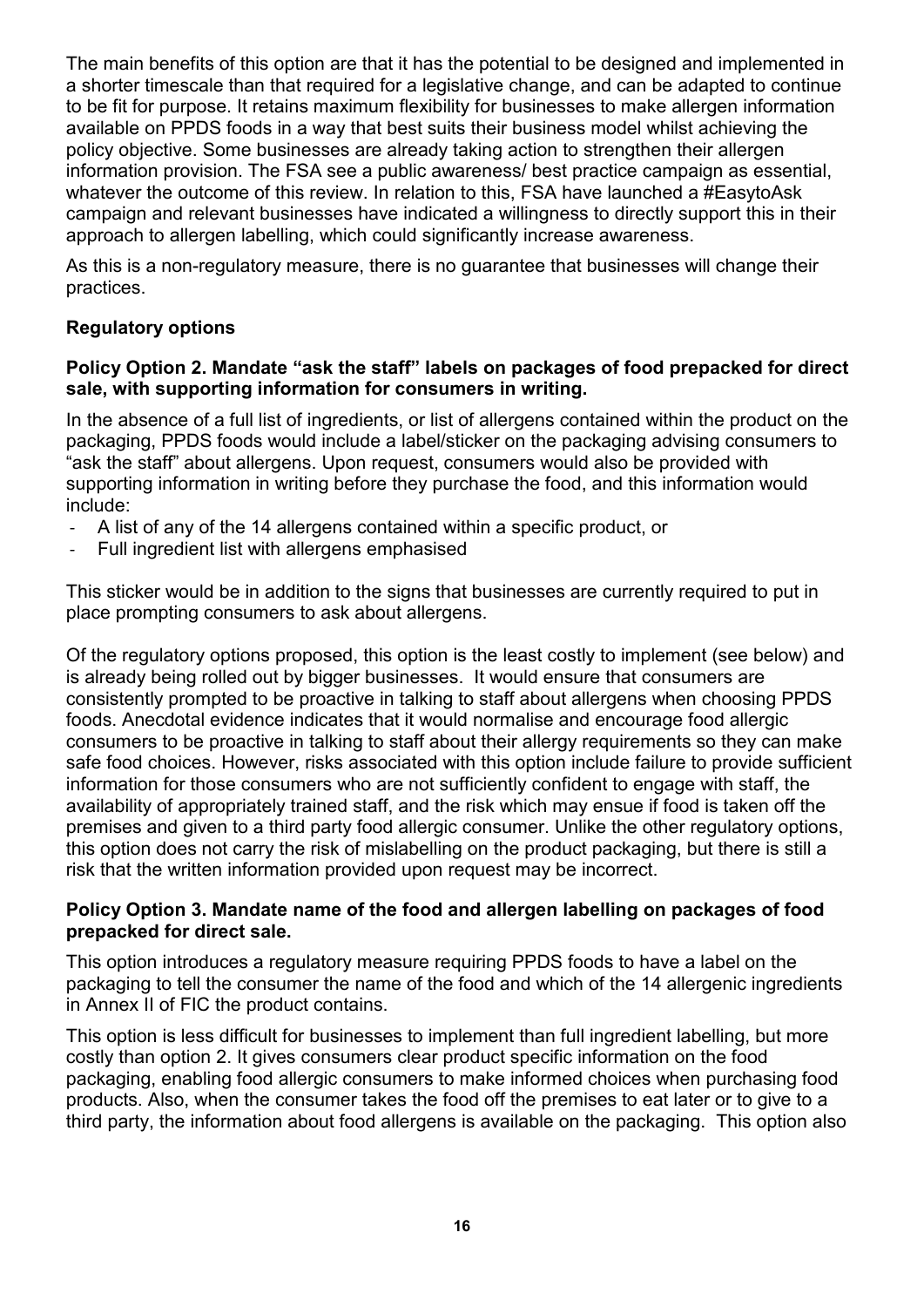allows businesses to make some ingredient substitutions without having to change the label on the packaging.

There may be risks associated with this option and it may be challenging to implement correctly, particularly for micro and SMEs, incurring additional administrative, equipment and training costs. For instance, it will increase costs to business as generic packaging would necessarily disappear or need to be supplemented with another label. As mislabelling is the most common source of product recall for prepacked goods, adding a label could introduce the risk of mislabelling incidents, particularly in busy kitchen environments where products containing different food allergens are made simultaneously. As consumers trust labels, this could cause more incidents as consumers may eat wrongly labelled packaged food, but overall, the risk of mislabelling is less for this option than the mislabelling risk associated with option 4. This options may also lead to businesses removing certain foods from their menu, thus reducing consumer choice in general. It would require strengthened training for all staff on allergens, to equip them with the knowledge and skills to implement allergen labelling procedures accurately.

#### **Policy Option 4. Mandate name of the food and full ingredient**[4](#page-16-0) **list labelling, with allergens emphasised, on packages of food prepacked for direct sale.**

This option requires that food prepacked for direct sale has a label with the name of the food and a list of full ingredients with allergens emphasised on the packaging.

Labelling will need to be compliant with Article 9 (1) a - c[5](#page-16-1) of FIC.

This option introduces a consistent approach to labelling of ingredients for food that is prepacked and prepacked for direct sale. It may give food allergic consumers more trust in the food they are eating and help consumers with food allergies and intolerances in addition to those mandatorily defined by FIC. It doesn't rely on staff having to provide accurate information on allergens, but staff will need to be sufficiently trained to implement allergen labelling procedures accurately. As with option 3, full ingredient labelling would increase costs to business as generic packaging would necessarily disappear or need to be supplemented with additional labelling. Adding a label may introduce the risk of mislabelling incidents, particularly in busy kitchen environments where products containing different allergens are made simultaneously, and this option carries the greatest mislabelling risk. As consumers trust labels, this could cause more incidents as consumers may eat wrongly labelled packaged food. This option may lead to businesses removing certain foods from their menu to avoid the costs of extra labelling, potentially reducing consumer choice in general. Additionally, the cost of full labelling may potentially stifle innovation and new product development and may constrain supply chain purchases and availability.

# Composition of the PPDS market

The size of the PPDS market is difficult to establish, due to the complexity surrounding what is (and what is not) a PPDS food. This leads to a difficulty in determining which businesses sell

 $\overline{a}$ <sup>4</sup> FIC Article 2 (2) (f):

<span id="page-16-0"></span><sup>&#</sup>x27;ingredient' means any substance or product, including flavourings, food additives and food enzymes, and any constituent of a compound ingredient, used in the manufacture or preparation of a food and still present in the finished product, even if in an altered form; residues shall not be considered as 'ingredients';

<span id="page-16-1"></span><sup>5</sup> In accordance with Articles 10 to 35 and subject to the exceptions contained in this Chapter, indication of the following particulars shall be mandatory:

<sup>(</sup>a) the name of the food;

<sup>(</sup>b) the list of ingredients;

<sup>(</sup>c) any ingredient or processing aid listed in Annex II or derived from a substance or product listed in Annex II causing allergies or intolerances used in the manufacture or preparation of a food and still present in the finished product, even if in an altered form;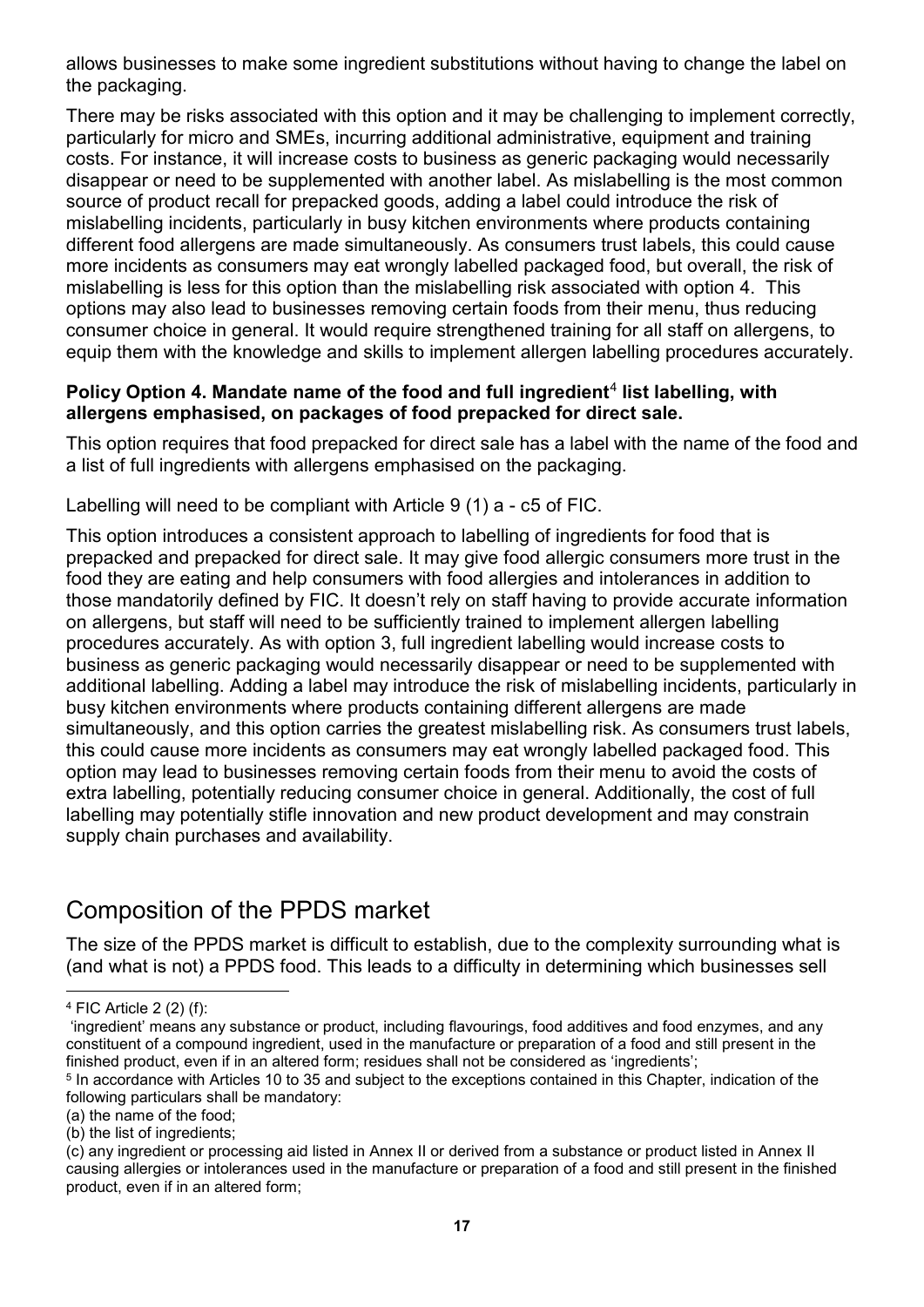PPDS foods and therefore who would be affected by any changes to regulations regarding PPDS foods. Moreover there is no data, that we are aware of, that sufficiently outlines the PPDS food sector. Therefore we need to make assumptions in order to set out what is in scope of this assessment.

For the assessment of costs and benefits in this document, only businesses that sell PPDS foods were considered. Businesses where goods which are packed at the consumers request (PCR), such as takeaways, are out of scope of this review and have not been considered for this analysis.

Businesses selling PPDS foods will be part of the wider 'Restaurants and mobile food service activities' sector (SIC code 5[6](#page-17-0).1). Based on Government statistics<sup>6</sup> we know that this wider sector has approximately 83,320 businesses, with 98% of these businesses being micro (less than 9 employees) or small (between 10 and 49 employees) businesses.

We have estimated that the number of businesses in the UK selling PPDS goods to be 7,785<sup>7</sup> which represents approximately 9.3% of the sector. For our analysis we have also assumed that the proportion of businesses that were small or micro to be the same (approximately  $98.2\%$ ) as the wider sector (SIC 56.1).

Supermarkets have not been included in our analysis, although we are aware that they do sell PPDS foods in certain stores (e.g. rotisserie chicken can be sold as PPDS; and, in store bakeries in major retailers often sell PPDS foods), it is difficult to determine how many stores sell these goods as PPDS and how many as PCR. The decision to omit supermarkets from the analysis was taken, as it was assumed that they may choose to sell these goods as PCR (or remove them from sale altogether) to avoid incurring additional costs.

# Costs and benefits of policy options

The main categories of impact to be considered are set out below and the analysis undertaken was carried out in accordance with guidance set out in the Green Book<sup>[8](#page-17-2)</sup>.

If the policy is successful, benefits may accrue through:

- improved provision of allergen information to consumers;
- improved consumer confidence (particularly amongst those with food allergies) in the purchase of food products which are prepacked for direct sale;
- reduction in the number of incidents as a result of consumption of allergens in food; and reduction in fatalities due to allergic reaction.

The benefits have not been monetised in this assessment due to the overall uncertainty surrounding how effective each policy option would be. It is difficult to predict with any accuracy the effect of improved provision of information (either verbally or through labelling) on reducing allergy related incidents. Therefore benefits are discussed for each option but shall not receive any formal monetised evaluation.

The main categories of costs to be considered are:

• the costs to businesses, including familiarisation costs, labelling costs, training costs, costs of determining allergens present in food products, costs of changing production lines and costs of determining the full list of ingredients of food products;

<span id="page-17-0"></span> $\overline{a}$ <sup>6</sup> BEIS: Business Population Estimates (includes breakdown by size of business) -

<span id="page-17-1"></span>https://www.gov.uk/government/statistics/business-population-estimates-2018<br>7 The number of PPDS business (and the number of individual outlets) were estimated using data from Euromonitor. This is not based on any definition that Euromonitor use, but through a series of assumptions based on the businesses we expect to fall under the scope of these policy options. <sup>8</sup> The Green Book: appraisal and evaluation in central government -

<span id="page-17-2"></span>https://www.gov.uk/government/publications/the-green-book-appraisal-and-evaluation-in-central-governent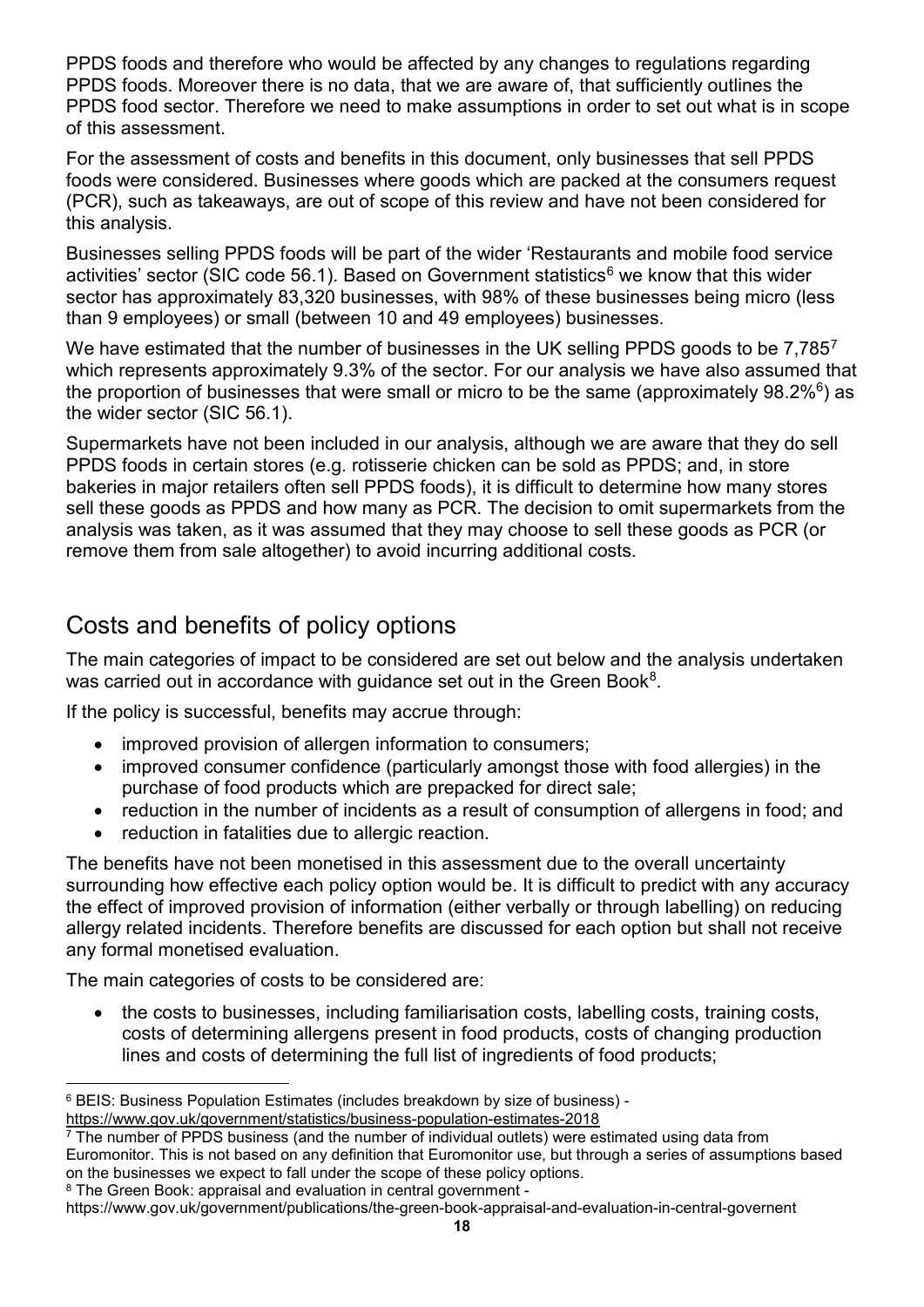• the costs to government, including familiarisation costs, development of new guidance (and similar materials) for businesses and the enforcement of new regulations.

The costs listed in this impact assessment do not reflect the complete picture of the policy options considered. Due to incomplete information and uncertainty over the extent/coverage of certain costs, we are unable to provide a full breakdown of all the costs that may occur. Similarly as we are unable to accurately establish the number of incidents caused by PPDS food products, we cannot make sensible estimations of the potential benefits that may be accrued.

Additionally we expect that any costs experienced will greatly outweigh any benefits that will be accrued.

In light of this we will look to consult on several aspects of our analysis to expand our understanding of the costs and benefits, in order for us to build upon and improve our costings of each policy option.

The net present values of the options have been assessed over a period of 10 years.

It is difficult to establish a baseline position from which we can assess. Currently businesses must be able to provide allergen information in written or verbal form. However we know that businesses may already do more than the minimum requirement, so some may already be carrying out what our policy options set out.

### **Option 0 (Do nothing - Baseline)**

Option 0 is the 'do nothing' scenario against which all other options are measured. As such, the costs and benefits are defined to be 0.

#### **Option 1 (Promoting best practice)**

#### **Costs to businesses**

As this option does not involve a change in regulation, but improving on the actions that are already undertaken by businesses, it is difficult to quantify the change in costs relative to the baseline. Any costs here will very much depend on what businesses currently do with respect to the provision of allergen information (which will not be uniform across businesses due to the flexibility afforded by the current regulatory framework).

Moreover as there would be no legislative change, there is in turn no guarantee (or requirement) that businesses would change how they operate and thus incur additional costs.

If 'best practice' included the provision of new government guidance then there may be an associated familiarisation cost (someone within each business familiarising themselves with the new guidance).

#### **Costs to consumers**

We do not expect there to be any costs to consumers of this option. However, it is possible that businesses could choose to pass on any increase in costs that they experience (in meeting what is deemed to be best practice) on to consumers. This would not be an additional cost, simply the costs that are accrued by business may be passed on to consumers.

#### **Costs to government**

As what is defined as 'best practice' has not been fully defined at this stage, we are unable to quantify and monetise the associated costs to Government. However we can begin to anticipate where costs may arise based on the best practice suggestions that were listed in the options section:

• Best practice guidance for the catering sector to be produced by FSA and made available to all local authorities;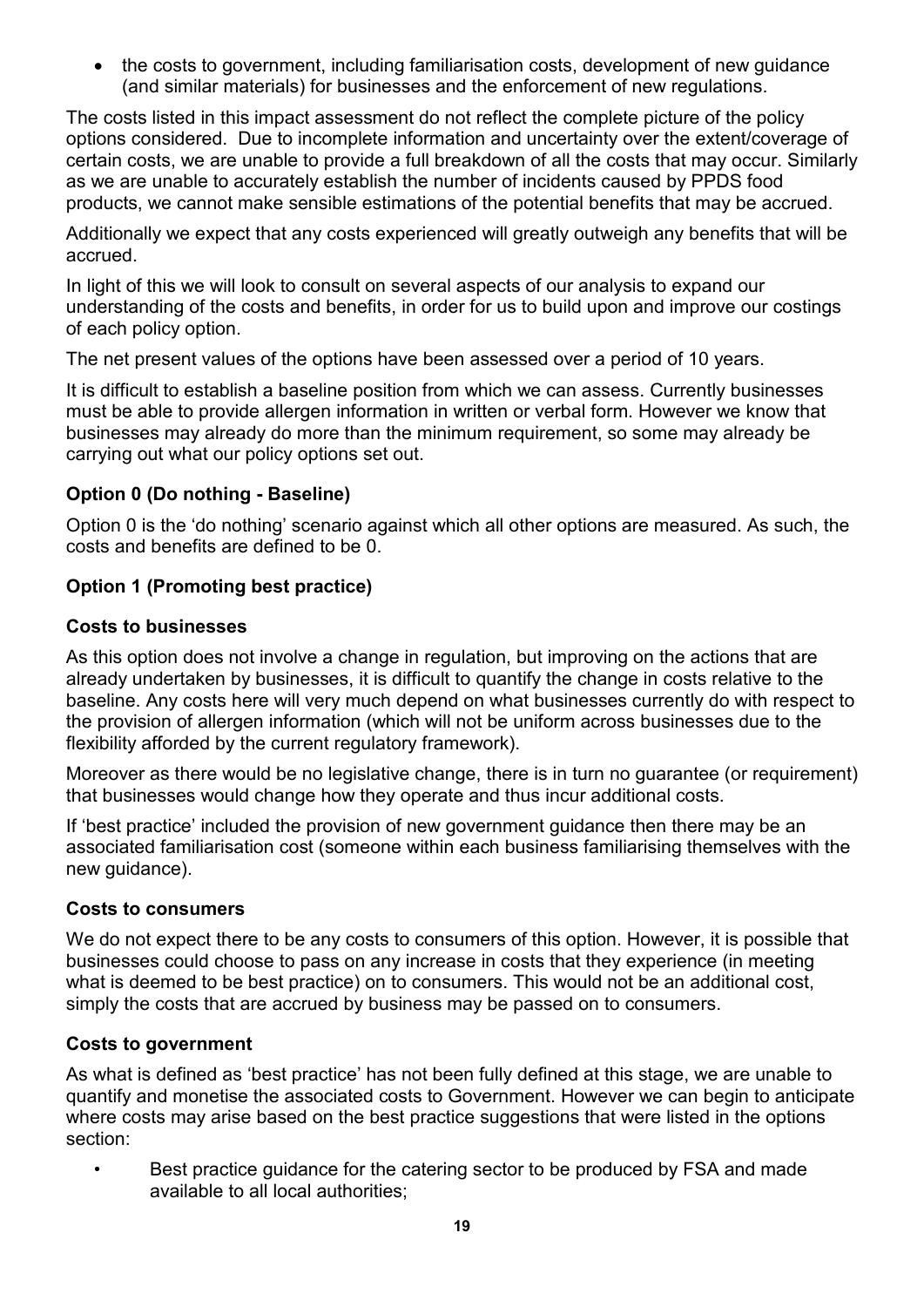- Cross stakeholder conference with businesses hosted by Defra and FSA to discuss best practice and encourage change without legislative change;
- Public information campaign to highlight allergen knowledge and awareness for food businesses and the general public.

These are currently non-monetised costs.

If Government (more specifically the FSA) were required to produce new 'best practice guidance' or 'specific allergen training packs' there would be costs associated with these. The FSA would need to take time to develop the necessary information to produce these. This therefore would require people to develop and would have costs linked to the time taken to produce and the wage rate of those producing it. Similarly, if a public awareness campaign is developed, there would be costs associated with developing and running the campaign.

### **Benefits**

The benefits have not been monetised. The benefits generated by this policy option will depend on several factors, including the level of awareness of the consumer of what allergen information is currently available to them.

We are unable to accurately quantify (and ultimately monetise) the associated benefits. This is due to uncertainty surrounding how effective this policy option will be in improving the provision of information to consumers.

However we would expect there to be an improvement in the provision of allergen information to consumers as more businesses move towards best practice. This should therefore reduce the number of allergen related incidents and risk of fatalities.

#### **Option 2 ("Ask the staff" labelling on packages of PPDS food, with supporting information for consumers in writing)**

### **Costs to businesses**

### *Familiarisation costs*

 $\overline{a}$ 

This cost has been monetised. There will be a one-off cost for businesses, associated with reading and familiarising themselves with the new regulations introduced. Time will be spent acquiring, reading and understanding the implications of the new legislation on their business.

Familiarisation costs are measured in terms of the time spent familiarising and are therefore calculated by multiplying the time it takes for a member of staff to read and understand the regulations, by their hourly wage rate. The relevant average hourly rate (from ONS Annual Survey of Hours and Earnings data<sup>[9](#page-19-0)</sup>) has been up-lifted (by 30%) to take into account the nonwage labour costs and overheads (which is the standard methodology).

We assume that for small and micro businesses it would take one manager one hour to read and familiarise themselves with the new regulations. Similarly we assume for medium (50 to 249 employees) and large businesses (250 or more employees) that it would take one regulatory professional one hour to read and familiarise, followed by an additional hour to disseminate the relevant information to others (as they will have multiple outlets).

Although this policy is affecting businesses selling PPDS foods, we assume that all businesses that are part of SIC code 56.1 'Restaurants and mobile food service activities' (83,320 businesses**[10](#page-19-1)**) will need to familiarise themselves with the new regulations. As businesses are

<span id="page-19-0"></span><sup>9</sup> ONS Annual Survey of Hours and Earnings (ASHE) 2018 -

https://www.ons.gov.uk/employmentandlabourmarket/peopleinwork/earningsandworkinghours/datasets/regionbyoccupation4digitsoc2010asheta ble15

<span id="page-19-1"></span><sup>&</sup>lt;sup>10</sup> BEIS: Business Population Estimates (includes breakdown by size of business) - https://www.gov.uk/government/statistics/businesspopulation-estimates-2018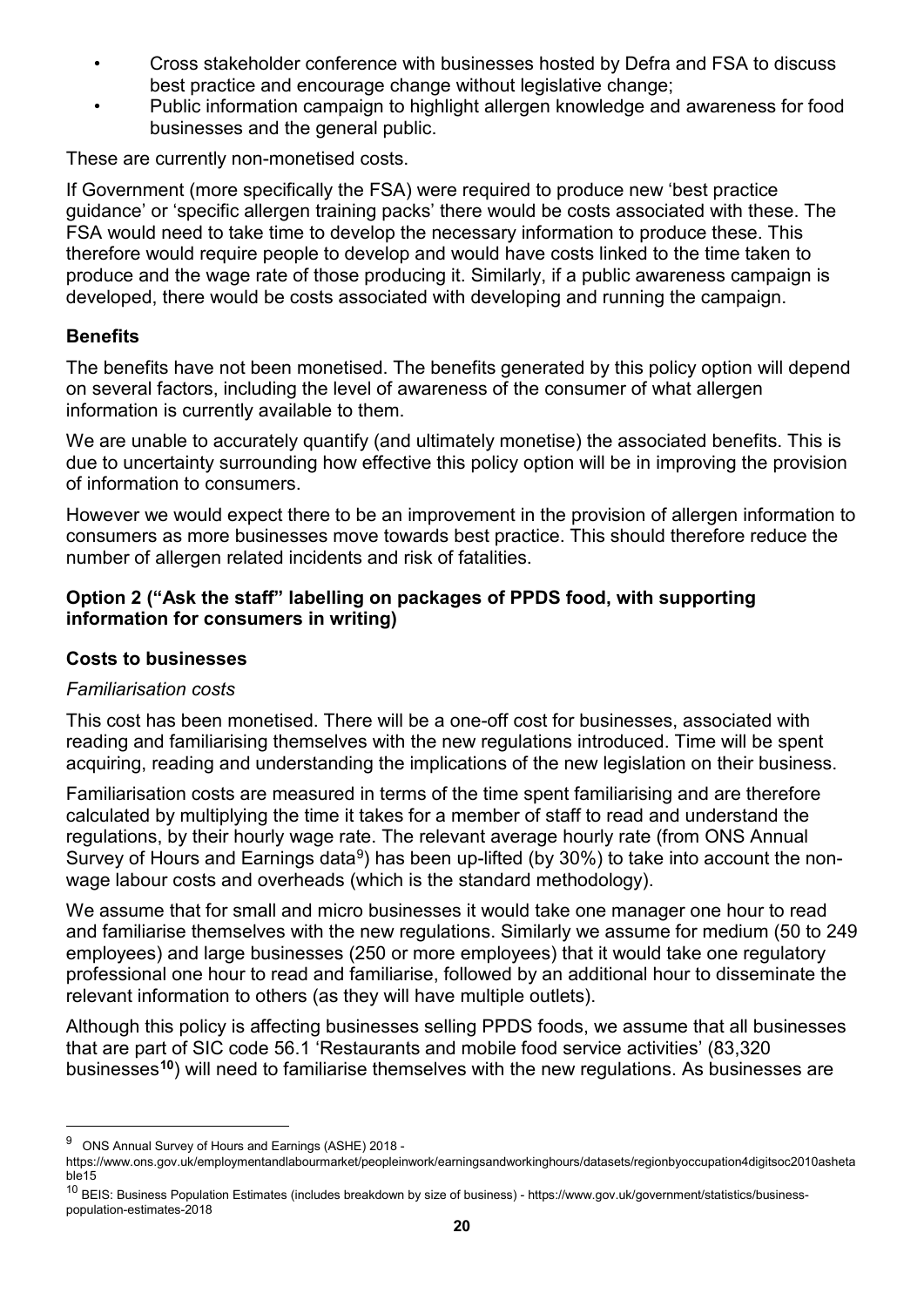not defined by the goods that they sell, this means that all businesses in the wider sector will need to familiarise themselves with the new regulations.

The average hourly wage for 'restaurant and catering establishment managers and proprietors' is £11.93 according to the 2018 ONS: Annual Survey of Hours and Earnings (ASHE). This wage rate is then uprated by 30% to £15.51. Therefore we estimate the familiarisation cost per small and micro business to be £15.51.

The average hourly wage for 'quality assurance and regulatory professionals' is £24.13 according to 2018 ASHE data (see Annex A). This wage rate is then uprated to £31.37. Therefore we estimate the familiarisation cost per medium and large business to be £62.74.

The average hourly rate has been used to calculate a central estimate. In the ONS ASHE data there are lowest decile and highest decile wages, these have been used to produce low and high end estimates of familiarisation costs using the same methodology.

The total familiarisation cost to business is familiarisation cost per business multiplied by the relevant number of businesses.

|                                                                     | <b>Low Estimate</b><br><b>Familiarisation</b><br><b>Costs</b> | <b>Central Estimate</b><br><b>Familiarisation</b><br><b>Costs</b> | <b>High Estimate</b><br><b>Familiarisation</b><br><b>Costs</b> |  |
|---------------------------------------------------------------------|---------------------------------------------------------------|-------------------------------------------------------------------|----------------------------------------------------------------|--|
| England                                                             | £764,181                                                      | £1,136,343                                                        | £1,318,743                                                     |  |
| Scotland                                                            | £75,251                                                       | £111,899                                                          | £129,860                                                       |  |
| Wales                                                               | £46,739                                                       | £69,501                                                           | £80,657                                                        |  |
| Northern Ireland                                                    | £19,883                                                       | £29,566                                                           | £34,312                                                        |  |
| United Kingdom <sup>11</sup>                                        | £906,053                                                      | £1,347,308                                                        | £1,563,571                                                     |  |
| Table 1: Estimated familiarisation costs to business under Option 2 |                                                               |                                                                   |                                                                |  |

### *Labelling costs*

 $\overline{a}$ 

This cost has been monetised.

Under this option all businesses will be required to include "ask the staff" as part of the labelling on all PPDS foods.

We assume this to be a transitional cost, with there being zero ongoing costs in subsequent years. This is due to packaging only requiring one redesign to account for the new requirements, after which it will be covered under business as usual labelling/packaging costs.

Based on previous research<sup>12</sup>, we know that for minor labelling changes the range in cost per stock keeping unit (SKU) is £10 - £1,800<sup>13</sup>.

Uprating these to 2018 prices<sup>14</sup>, we then assume that the cost of re-labelling to be £10.99 per SKU for small and micro businesses, and £1978.59 per SKU for medium and large businesses.

<span id="page-20-0"></span><sup>11</sup> Country splits have been determined using FSA data outlining the number of Food Business Operators across the UK.

<span id="page-20-1"></span> $12$  Costs per SKU were converted to 2018 prices. Source: Developing a Framework for Assessing the Costs of Labelling Changes in the UK https://webarchive.nationalarchives.gov.uk/20130404011920/http://archive.defra.gov.uk/evidence/economics/foodfarm/reports/documents/labelli ng-changes.pdf

<span id="page-20-2"></span><sup>&</sup>lt;sup>13</sup> The assumed range in the cost per SKU is due to a combination of both complexity (smaller businesses more likely to have simple labelling) and number of units of each product line (medium and large businesses will sell significantly more of a single PPDS product in a year).

<span id="page-20-3"></span><sup>14</sup> Using 'GDP deflators at market prices, and money GDP March 2018' - https://www.gov.uk/government/statistics/gdp-deflators-at-marketprices-and-money-gdp-march-2018-quarterly-national-accounts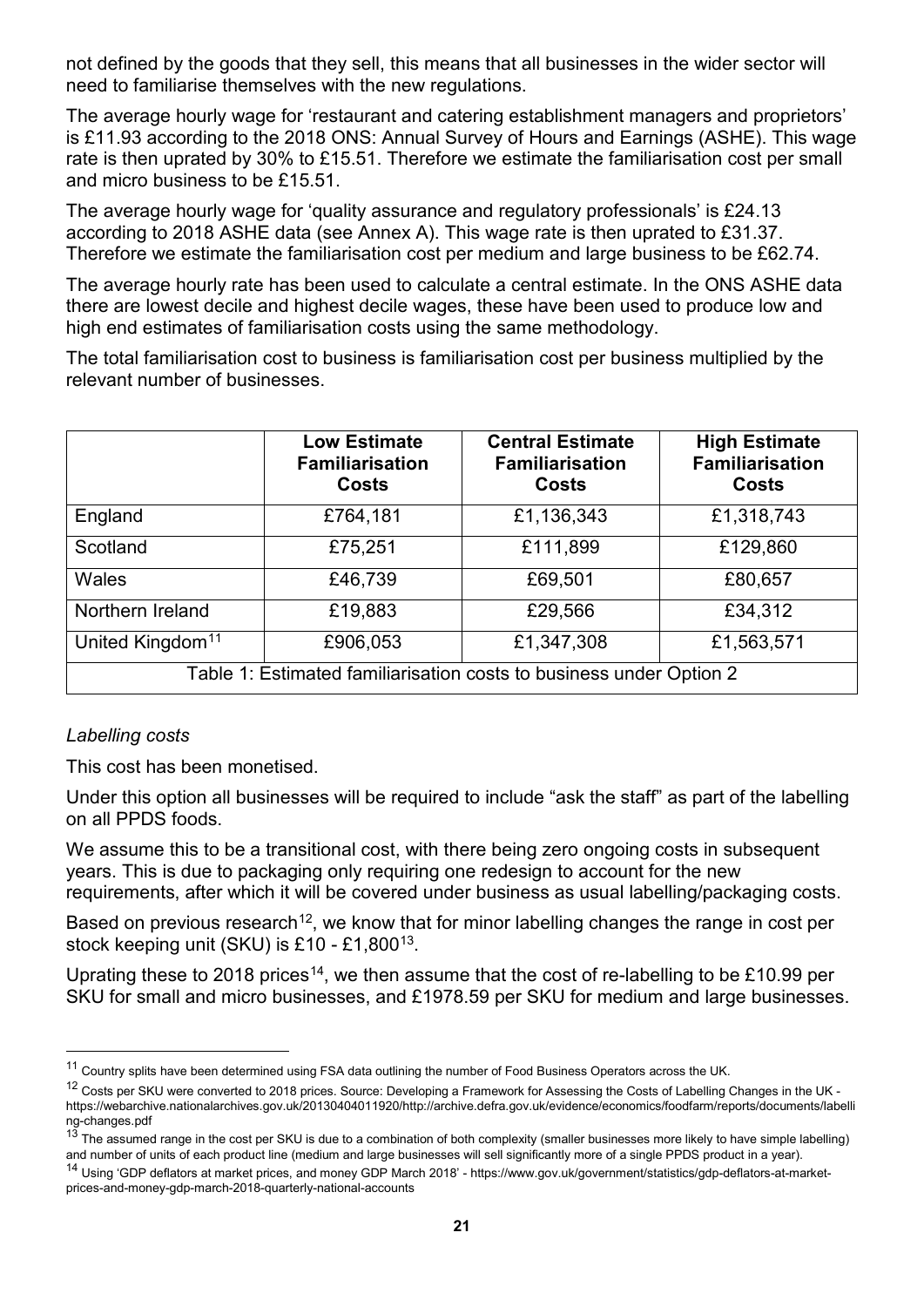Our assumption is that an SKU can be equated to a distinct PPDS food product.

We assume that as the "ask the staff" label must be added to packaging of all PPDS foods, that we can treat the products sold in each business to be one line (i.e. we do not differentiate between products). Therefore the cost per business is simply the cost per SKU (according to business size).

In order to determine the total labelling costs to business, we have multiplied the cost per SKU by the number of businesses selling PPDS foods<sup>15</sup>.

A sensitivity analysis (+/- 20% on the cost per SKU) was used to estimate a lower and upper bound for labelling costs.

|                                                               | <b>Low Estimate</b><br><b>Labelling Costs</b> | <b>Central Estimate</b><br><b>Labelling Costs</b> | <b>High Estimate</b><br><b>Labelling Costs</b> |  |
|---------------------------------------------------------------|-----------------------------------------------|---------------------------------------------------|------------------------------------------------|--|
| England                                                       | £245,425                                      | £306,781                                          | £368,137                                       |  |
| Scotland                                                      | £24,168                                       | £30,210                                           | £36,251                                        |  |
| Wales                                                         | £15,011                                       | £18,763                                           | £22,516                                        |  |
| Northern Ireland                                              | £6,386                                        | £7,982                                            | £9,578                                         |  |
| <b>UK</b>                                                     | £290,989                                      | £363,736                                          | £436,483                                       |  |
| Table 2: Estimated labelling costs to business under Option 2 |                                               |                                                   |                                                |  |

### *Training costs*

This is currently a non-monetised cost.

Although not explicitly required, businesses may choose to improve staff training practices. The implementation of new or improved training will not be uniform across all businesses due to differences in the current level of training that they provide. Those who feel that they provide a very high level of training may feel they already meet what is deemed to be best practice, so would not change how they operate.

These cost could be incurred in one of two ways: providing training to staff members on the allergen content of PPDS foods on sale and/or providing guidance (documentation) to each outlet containing full allergen information.

Given the uncertainty around how this will be achieved, this cost has not been monetised at this current time.

### *Information provision costs*

This is currently a non-monetised cost. Due to it being unclear the extent to which businesses already provide written allergen information on their premises, as current legislation states they must either already do this or provide the information verbally.

There would be a cost associated with producing written information, however that would depend on the number and complexity of PPDS food products that a business produces. This would also need to be amended/updated as new products were introduced (or current ones altered), the extent to which would depend on whether full ingredient information or simply allergen information was required.

<span id="page-21-0"></span> $\overline{a}$ <sup>15</sup> The number of PPDS business were estimated using data from Euromonitor.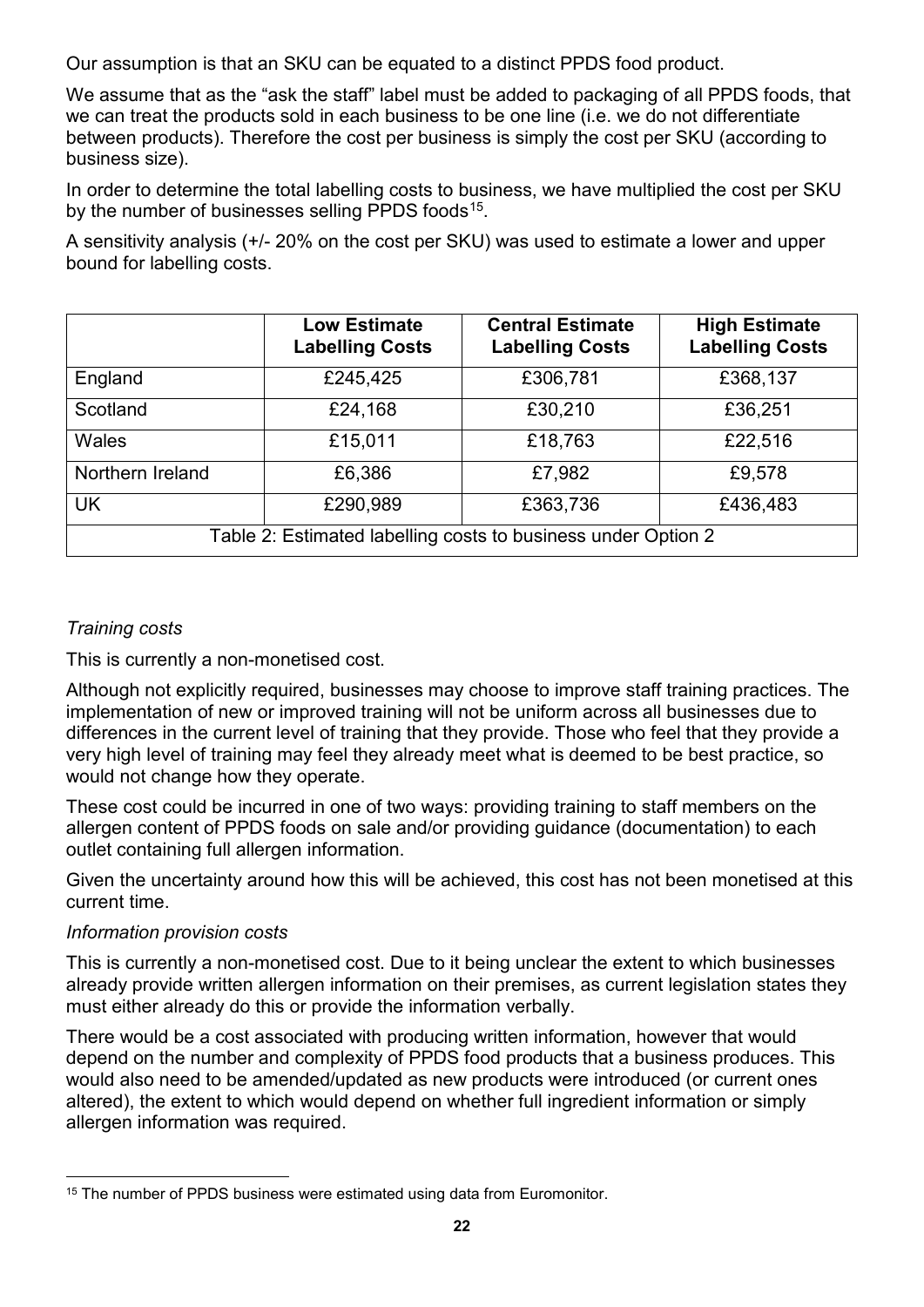We intend to consult on this to gain an understanding of the extent to which businesses currently provide this information.

### **Costs to consumers**

We do not expect there to be any costs to consumers of this policy. However, it is possible that businesses could choose to pass on any increase in costs they experience to consumers. This would not be an additional cost, simply the costs that are accrued by business may be passed on to consumers.

### **Costs to government**

#### *Familiarisation costs*

Similar to familiarisation costs for business, there will be a one-off familiarisation cost to government. Time will be spent acquiring, reading and understanding the implications of the new legislation on their business.

We assume that for each local authority, it would take one Trading Standards Officer (TSO) or Environmental Health Officer<sup>[16](#page-22-0)</sup> (EHO) three hours to read, familiarise themselves with the new regulations and disseminate information to other TSOs/EHOs. According to 2018 ASHE data, the average wage rate for a Trading Standards Officer is £17.48 (Annex B). This is then uprated by 30% to £22.72. Therefore we estimate the familiarisation cost per local authority to be £68.17.

As with the familiarisation cost to businesses, low and high end hourly wages were used to produce low and high estimates for familiarisation costs.

The total familiarisation cost to government is cost per local authority multiplied by the relevant number of local authorities<sup>[17](#page-22-1)</sup> who would be carrying out checks on businesses.

|                  | <b>Low Estimate</b><br><b>Familiarisation Cost</b>                    | <b>Central Estimate</b><br><b>Familiarisation Cost</b> | <b>High Estimate</b><br><b>Familiarisation Cost</b> |
|------------------|-----------------------------------------------------------------------|--------------------------------------------------------|-----------------------------------------------------|
| England          | £15,254                                                               | £24,065                                                | £25,717                                             |
| Scotland         | £1,383                                                                | £2,182                                                 | £2,331                                              |
| Wales            | £951                                                                  | £1500                                                  | £1,603                                              |
| Northern Ireland | £475                                                                  | £750                                                   | £801                                                |
| United Kingdom   | £18,063                                                               | £28,496                                                | £30,452                                             |
|                  | Table 3: Estimated familiarisation costs to Government under Option 2 |                                                        |                                                     |

### *Enforcement costs*

This new legislation will be enforced during inspections by Trading Standards Officers or Environmental Health Officers. We estimate that the additional time required during an inspection of each outlet would be 15 minutes. It is our assumption that outlets selling PPDS foods are inspected once every 2 years  $18$ .

<span id="page-22-0"></span> $\overline{a}$ <sup>16</sup> The costings in this analysis have been assessed using the hourly wage for TSOs rather than EHOs. We acknowledge that these roles are not identical. However we expect that the costs accrued due to familiarisation are expected to be similar for both roles.

<span id="page-22-1"></span><sup>17</sup> Local authority split: England – 353, Scotland – 32, Wales – 22, Northern Ireland - 11

<span id="page-22-2"></span><sup>18</sup> Trading Standards Wales (accessed 22/11/2018) -

<https://www.tradingstandardswales.org.uk/help/foodinspect.cfm>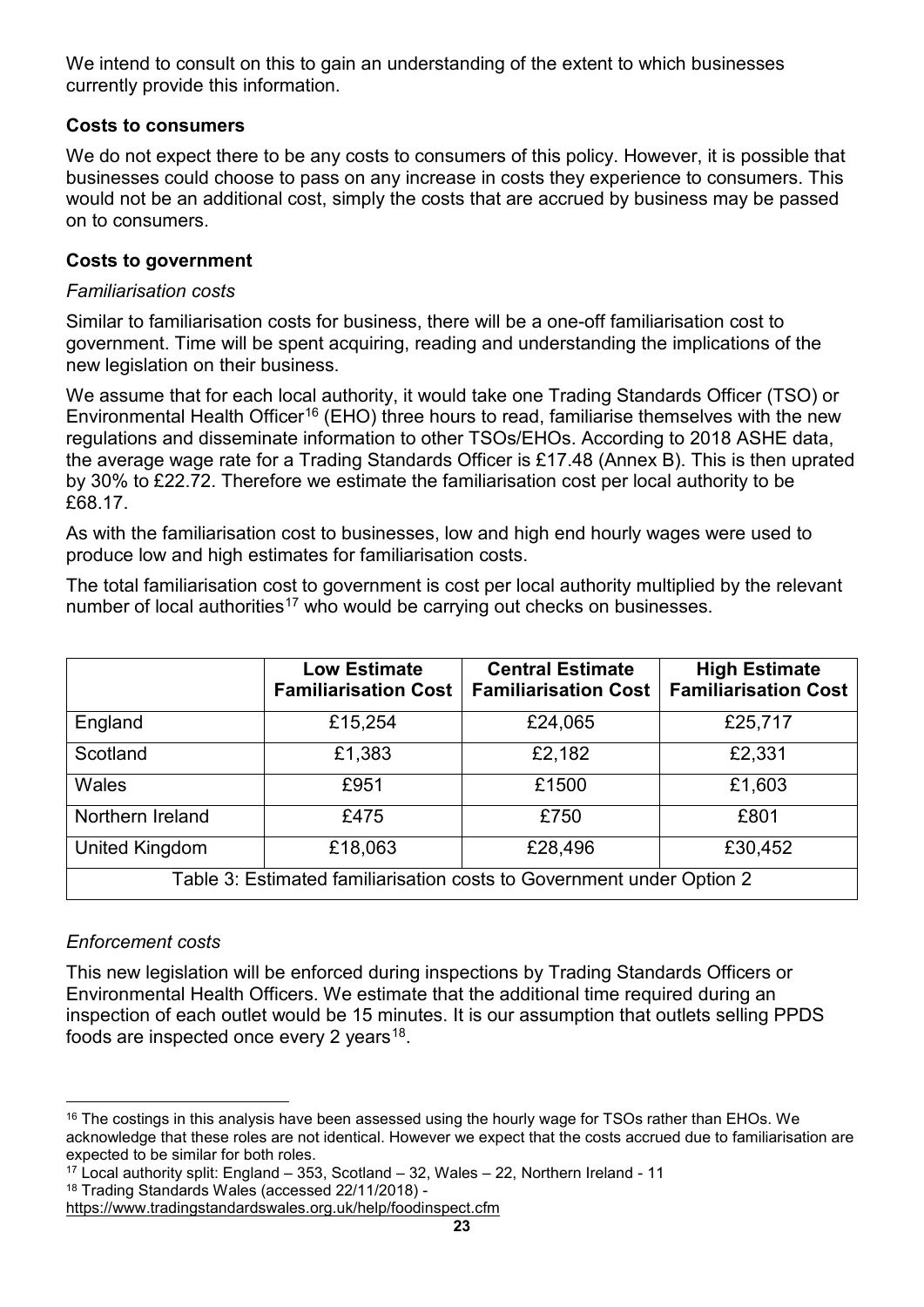We will use the uprated wage rate (£22.72) that we calculated for familiarisations cost as the time cost associated with inspections. Therefore the additional cost per inspection is £5.68.

The total enforcement cost is the cost per inspection multiplied by the number of inspections per year for each business, finally multiplied by the number of affected businesses (PPDS outlets).

|                                                                   | <b>Low Estimate</b><br><b>Enforcement Cost</b> | <b>Central Estimate</b><br><b>Enforcement Cost</b> | <b>High Estimate</b><br><b>Enforcement Cost</b> |  |
|-------------------------------------------------------------------|------------------------------------------------|----------------------------------------------------|-------------------------------------------------|--|
| England                                                           | £16,445                                        | £25,943                                            | £27,724                                         |  |
| Scotland                                                          | £1,619                                         | £2,555                                             | £2,730                                          |  |
| Wales                                                             | £1,006                                         | £1,587                                             | £1,696                                          |  |
| Northern Ireland                                                  | £428                                           | £675                                               | £721                                            |  |
| <b>United Kingdom</b>                                             | £19,498                                        | £30,760                                            | £32,871                                         |  |
| Table 4: Estimated enforcement costs to Government under Option 2 |                                                |                                                    |                                                 |  |

### **Benefits**

The benefits have not been monetised. The benefits generated by this policy option will include those listed under Option 1, with there being an assumed improved success rate in reducing the likelihood of incidents due to allergic reactions.

It is believed that this policy option will lead to improved dialogue between consumers and food businesses (highlighted by both businesses and consumer groups as a key component of allergen information provision). This approach should raise public awareness of food allergies and empower individuals with a food allergy or intolerance to share their needs before making a food choice. This in turn should help to reduce the number of allergen related incidents further to that seen under Option 1.

This then also represents a benefit to consumers. The labelling of "ask the staff" (or equivalent) on each PPDS item signals to consumers (those with allergies in particular) that they can shop on those premises. As they will be able to speak with someone directly about allergen content of the foods on sale, to allow them to make an informed choice about what foods are safe for them to eat. Therefore, this option allows for food allergic consumers to have an improved choice of where to buy food.

This too implies a benefit for businesses. By improving the allergen information that they are able to provide, there may be the potential to grow their base of customers. Those with allergies who may have previously stayed away from the PPDS food market due to lack of clear allergen communication, may now choose to buy from the businesses selling these products.

This also presents a benefit for enforcement bodies in checking compliance. Assessing whether businesses are non-compliant is simple to detect, as they either have this on each product or they do not.

### **Option 3 (Mandate name of the food and allergen labelling on packages of PPDS foods)**

### **Costs to businesses**

### *Familiarisation costs*

These are the same as those for Option 2.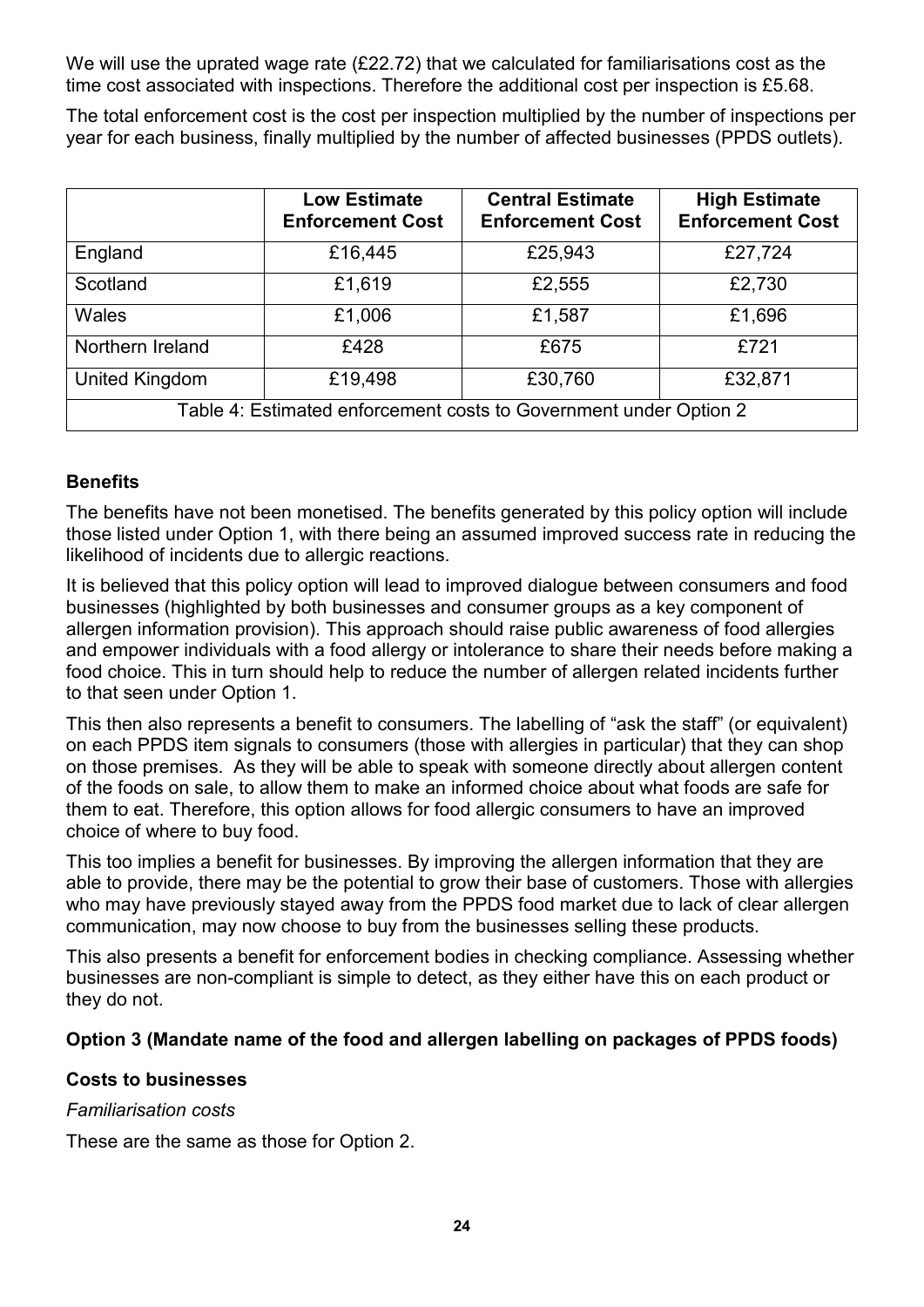### *Labelling costs*

This cost has been monetised. The methodology used to calculate the labelling costs for this option builds upon the calculation of labelling costs for option 2.

We expect that PPDS foods will already be sold in some form of packaging. We therefore assume that once a business has made the change to their packaging/labelling due to this policy option, any further changes will occur under business as usual (i.e. businesses regularly redesign packaging/labelling for a number of different reasons<sup>[19](#page-24-0)</sup> such as rebranding).

For this option, we have made a pure assumption (not currently based on any evidence) that on average a business selling PPDS foods will have [20](#page-24-1)<sup>20</sup> different PPDS food products. Therefore the cost of re-labelling per business, is the cost per SKU multiplied by 20.

Then as in Option 2, multiplying the cost per business by the number of businesses.

A sensitivity analysis (+/- 20% on the cost per SKU) was used to estimate a lower and upper bound for labelling costs.

|                                                               | <b>Low Estimate</b><br><b>Labelling Costs</b> | <b>Central Estimate</b><br><b>Labelling Costs</b> | <b>High Estimate</b><br><b>Labelling Costs</b> |  |
|---------------------------------------------------------------|-----------------------------------------------|---------------------------------------------------|------------------------------------------------|--|
| England                                                       | £4,908,499                                    | £6,135,624                                        | £7,362,748                                     |  |
| Scotland                                                      | £483,353                                      | £604,192                                          | £725,030                                       |  |
| <b>Wales</b>                                                  | £300,213                                      | £375,266                                          | £450,319                                       |  |
| Northern Ireland                                              | £127,711                                      | £159,639                                          | £191,567                                       |  |
| <b>UK</b>                                                     | £5,819,776                                    | £7,274,720                                        | £8,729,664                                     |  |
| Table 5: Estimated labelling costs to business under Option 3 |                                               |                                                   |                                                |  |

### *Indirect costs associated with new labelling*

This is a non-monetised cost. If businesses pre-print their packaging with the name and allergen information of a specific food, this then means that said business is restricted in what can be placed in that packaging.

Furthermore, it limits the extent to which a business can alter the ingredients of the product. They would be unable to add ingredients which would require the listing of another allergen (i.e. requiring another label change), or take an ingredient containing an allergen away (as this would then make the labelling inaccurate and again require a label change).

### *Training costs*

 $\overline{a}$ 

This is currently a non-monetised cost.

Similar to option 2, although new (or additional) training is not explicitly required businesses may choose to improve staff training. This may become necessary as staff will need to be aware of what each product will need to be labelled with.

Alternatively, businesses may choose to provide guidance to each outlet as to what the content of each food is and how the product should be labelled, rather than relying on individual staff members to remember the allergen content of each PPDS food product.

<span id="page-24-0"></span><sup>19</sup> Developing a Framework for Assessing the Costs of Labelling Changes in the UK -

[https://webarchive.nationalarchives.gov.uk/20130404011920/http://archive.defra.gov.uk/evidence/economics/foodfa](https://webarchive.nationalarchives.gov.uk/20130404011920/http:/archive.defra.gov.uk/evidence/economics/foodfarm/reports/documents/labelling-changes.pdf)<br>m/reports/documents/labelling-changes.pdf

<span id="page-24-1"></span><sup>&</sup>lt;sup>20</sup> This is not based on any evidence, purely an assumption. We will look to consult on this to establish a valid estimation of the number of distinct product lines that businesses currently have.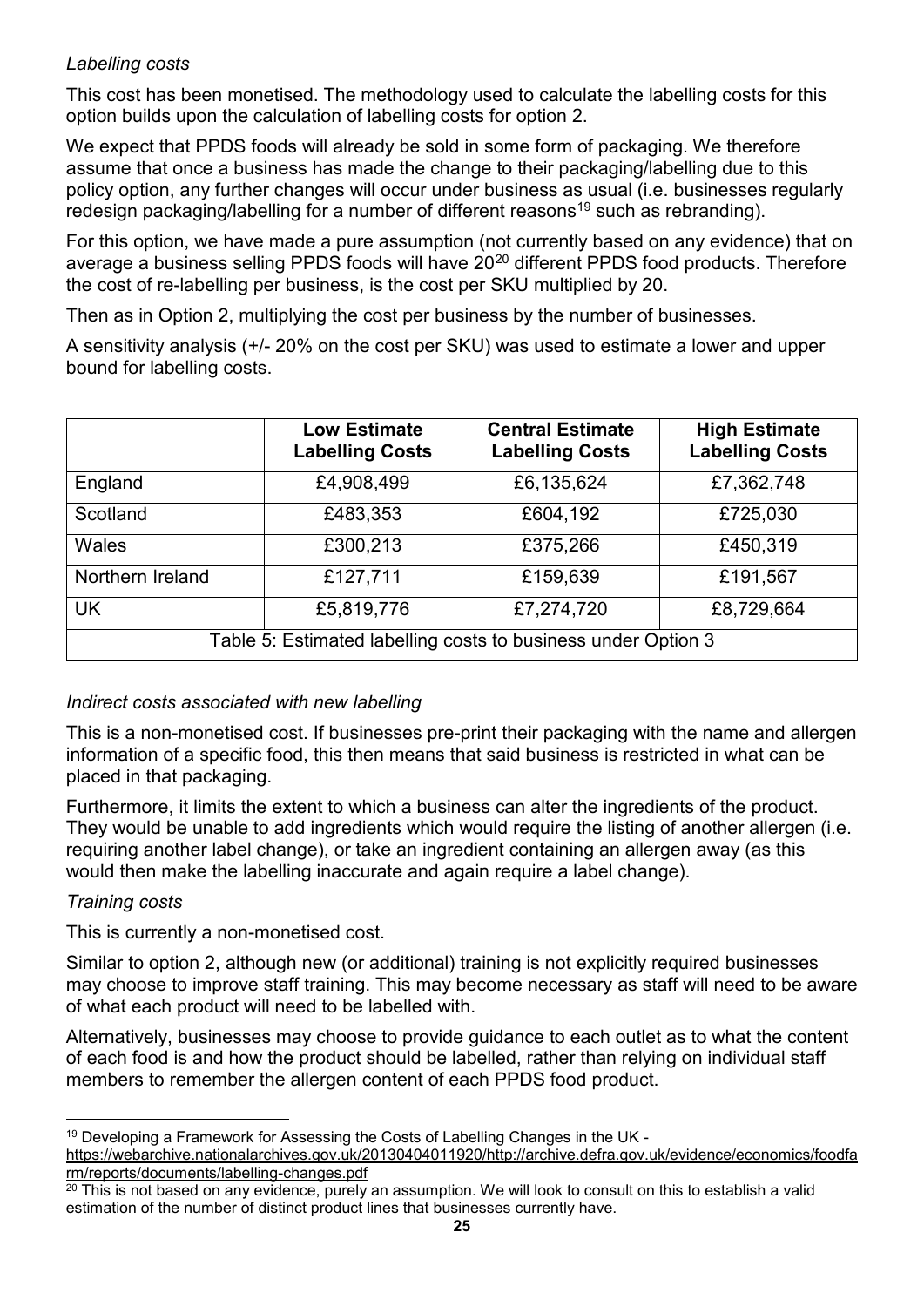Due to the uncertainty around how businesses will approach this, we have not monetised this cost.

#### *Costs of determining allergens.*

We do not anticipate there being any costs associated with determining the allergens present in each PPDS product on sale.

Businesses should currently know what ingredients are in their food: including those they buy in their basic form (base ingredients such as fruit and vegetables) and the more complex ones that they buy from external suppliers (such as bread).

#### **Costs to consumers**

We do not expect there to be any costs to consumers of this policy. However, it is possible that businesses could choose to pass on any increase in costs they experience to consumers.

#### **Costs to government**

*Familiarisation costs*

These are the same as those for Option 2.

*Enforcement costs*

These are the same as those for Option 2.

#### **Benefits**

The benefits have not been monetised. The benefits generated by this policy option will include those listed under Option 2, with there being an assumed improved success rate in reducing the likelihood of incidents due to allergic reactions. This is because Option 2 merely promotes the conversation between consumers and staff (it does not guarantee one will take place), while this option guarantees that the 14 common allergens are always listed on the PPDS food product.

As with Option 2, it is expected that this will provide an improved provision of allergen information to consumers than the best practice option. However, we are unable to quantify to what extent this improvement will be.

Similar to Option 2, this option represents a benefit to consumers. Due to specific allergen information being visible on each PPDS food product, they can have increased confidence that what they are buying is safe for them to eat. Again this allows food allergic consumers to have an improved choice of where to eat and the number of goods from which to choose.

As stated in Option 2, those with allergies who may have stayed away from the PPDS food market due to lack of clear allergen communication, may now choose to buy from the businesses selling these products.

#### **Option 4 (Mandate name of the food and full ingredient list labelling on packages of PPDS foods)**

### **Costs to businesses**

Despite our initial monetised costings indicating there to be no difference between Options 3 and 4, we wish to reinforce that we anticipate there to be substantial additional costs (with respect to Option 3) associated with Option 4 that we cannot fully monetise at this time. As highlighted, we will look to use the consultation to improve our understanding of the extent of the costs of this option.

#### *Familiarisation costs*

These are the same as those for Option 2.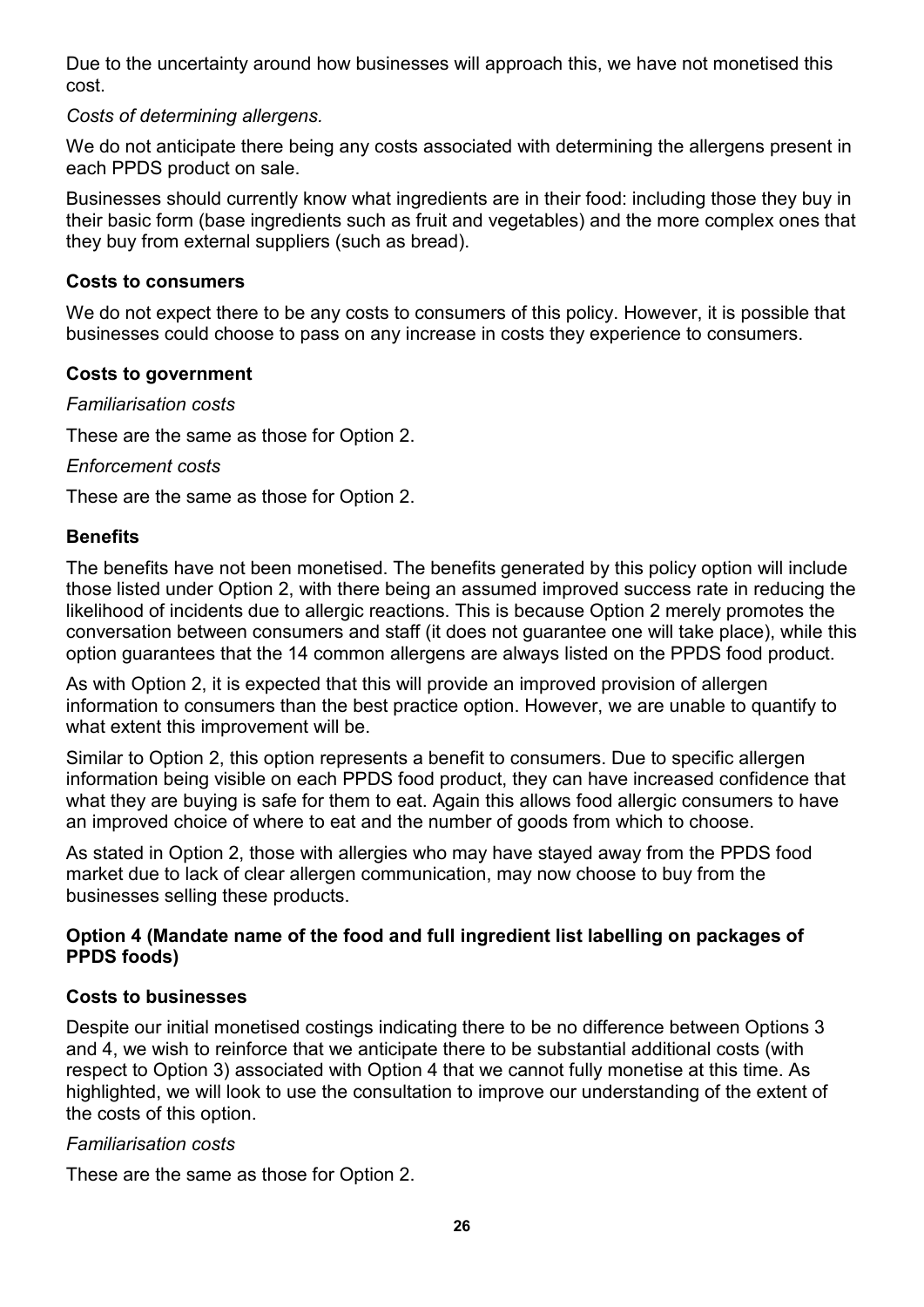### *Labelling costs*

These are the same as those for Option 3.

Anecdotal evidence indicates that full ingredient labelling will be more costly to business than allergen labelling, but we were not able to obtain any figures to quantify these costs. We will seek to gather this information through the consultation.

#### *Costs associated with new labelling*

As highlighted in Option 3, this would place restrictions on a business's ability to substitute ingredients without requiring a label change. Businesses currently may look to change ingredients with close alternatives when prices rise as a means to keep costs low. Without this option to substitute for cheaper alternatives they may be forced to raise the price of their products. This restriction would be greater than that experienced under Option 3 where the policy only focuses on what allergens would need to be labelled, while this option would restrict the addition/subtraction of an ingredient.

#### *Training costs*

#### This is currently a non-monetised cost.

Similar to Options 2 and 3, although not explicitly required, businesses may choose to improve staff training. This may become necessary as staff will need to be aware of what each product will need to be labelled with.

Alternatively businesses may choose to provide guidance to each outlet as to what the content of each food is, rather than relying on individual staff members to remember the full ingredients as well as the allergen content of each PPDS product.

Due to the uncertainty around how businesses will approach this (may depend on size of business), we have not monetised this cost.

#### *Costs of determining allergens.*

We do not anticipate there being any costs associated with determining the full list of ingredients in each PPDS product on sale.

As stated in Option 3, businesses should know what ingredients are in their food. This information should not be difficult to attain and suppliers of more complex goods should include ingredients lists when supplying businesses selling PPDS foods.

#### **Costs to consumers**

We do not expect there to be any costs to consumers of this policy. However, it is possible that businesses could choose to pass on any increase in costs they experience to consumers. This would not be an additional cost, simply the costs that are accrued by business may be passed on to consumers.

#### **Costs to government**

*Familiarisation costs*

These are the same as those for Option 2.

#### *Enforcement costs*

These are the same as those for Option 2.

#### **Benefits**

The benefits have not been monetised. The benefits generated by this policy option will include those listed under Option 3, with there being an assumed better success rate in reducing the likelihood of incidents due to allergic reactions. We would expect that as full ingredients would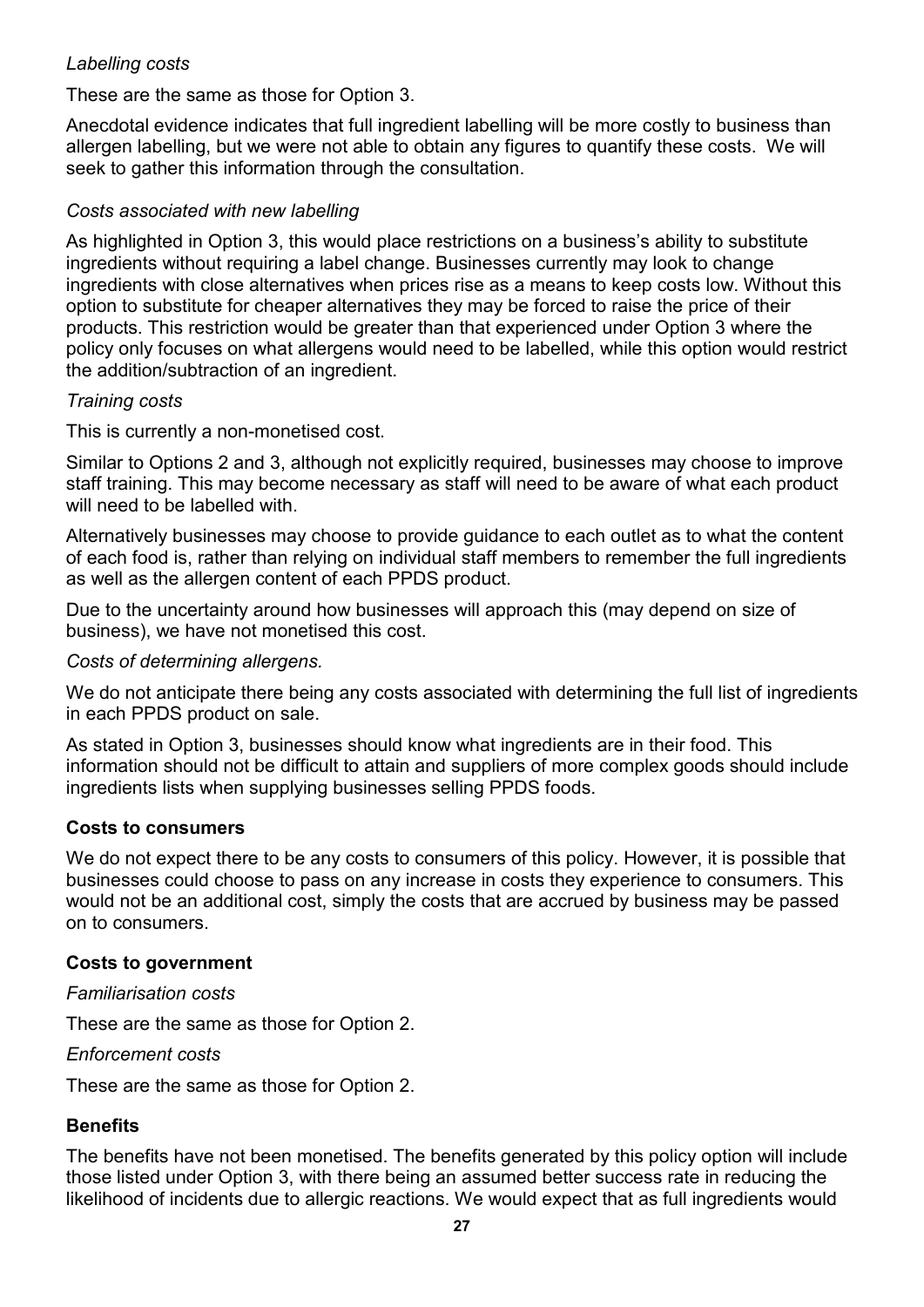be listed, those who are allergic to foods/ingredients not included in the listed 14 would also benefit from this option. Therefore we would expect a further reduction in the likelihood (and ultimately number) of adverse reactions and fatalities with respect to Option 3.

As with Options 2 and 3, it is expected that this will provide an improved provision of allergen information to consumers than the best practice option. However we are unable to quantify to what extent this improvement will be.

Similar to Options 2 and 3, this option represents a benefit to consumers. Due to specific allergen information being visible on each PPDS food product, they can have increased confidence that what they are buying is safe for them to eat. Again this allows food allergic consumers to have an improved choice of where to eat and the number of goods from which to choose. As Option 3 only requires the labelling of the 14 allergens with the biggest public health impact in the EU, it does not account for those with allergies to foods other than those on the list of 14. Therefore full ingredient labelling can provide the same level of confidence to consumers with allergies not part of the listed 14.

As stated in Options 2 and 3, those with allergies who may have previously stayed away from the PPDS market due to lack of clear allergen communication, may now choose to buy from the businesses selling these products.

# **Consultation**

We intend to gather data through the consultation to test the assumptions that we have made in this impact assessment.

In recognition of the disproportionate burden of any regulation on smaller businesses, we are looking to gather information through the consultation on potential thresholds to exempt smaller businesses from some obligations.

Enforcement officers have indicated that the existing micro or SME definitions would be difficult to use practically, as it will be difficult for an enforcement officer to determine whether a particular business is an SME or micro businesses. We will seek to gather views on the practicality of using SME definitions as exemption thresholds, and consider alternative proposals.

We also intend to gather views on combining options, for example, a two-tiered approach combining Option 2 (for smaller businesses) and Option 4 (for larger businesses).

# Specific impact tests

## **Small and Micro Business Assessment**

This section will consider the estimated impacts specifically on small and micro businesses (SMBs).

It is difficult to understand the extent to which SMBs feature in the PPDS market. As illustrated already in this document, the PPDS sector itself is difficult to establish.

According to the Government Business Population Estimates<sup>[21](#page-27-0)</sup>, SMBs account for approximately 98% of all businesses in the 'Restaurants and mobile food service activities' sector that PPDS businesses are part of. Similarly these businesses account for approximately 53% of those employed in the same sector.

<span id="page-27-0"></span> $\overline{a}$ <sup>21</sup> BEIS: Business Population Estimates - [https://www.gov.uk/government/statistics/business-population-estimates-](https://www.gov.uk/government/statistics/business-population-estimates-2018)[2018](https://www.gov.uk/government/statistics/business-population-estimates-2018)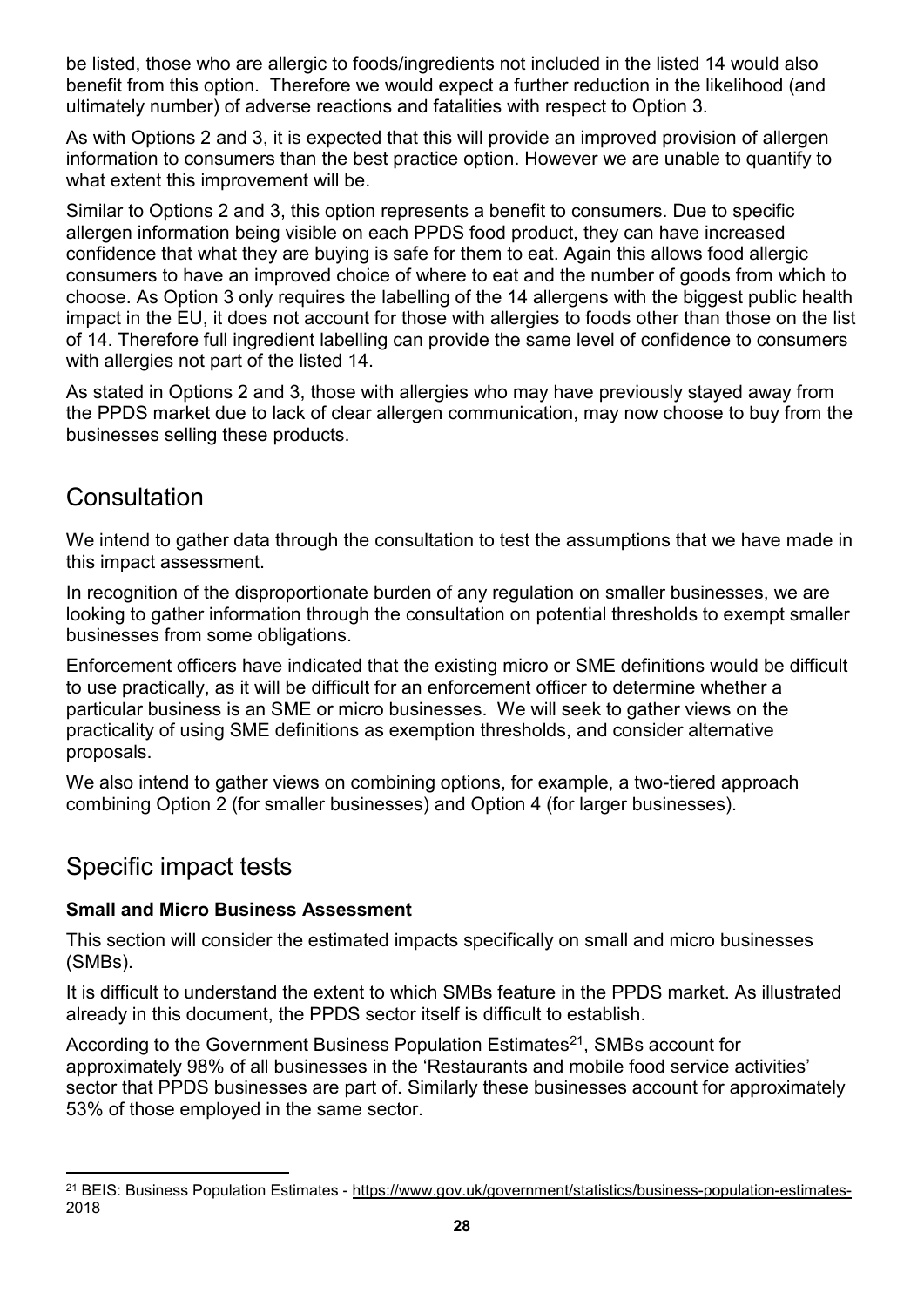From the same data source we know that SMBs contribute £17.6bn towards the £40.1bn total turnover of the sector. This equates to approximately £0.2m in turnover for each SMB in the sector.

In contrast Medium and Large businesses contribute £22.5bn towards the total turnover of the sector, equating to approximately £15m in turnover per business in the sector.

### **Non-quantifiable impact on small and micro businesses**

We expect that mandating specific allergen or full ingredient labelling will disproportionately affect SMBs. Small changes in their cost or profit levels can affect SMBs sustainability and, therefore there is a risk that even a small impact on them could cause some to go out of business.

For example, a shortage of staff due to the time needed for familiarisation and implementation could lead to additional costs for SMBs, which naturally have fewer employees than larger businesses. Moreover larger businesses may (due to economies of scale) be large enough to warrant hiring those with specific legal expertise to interpret the new regulations (beyond familiarisation). So it could be argued that the degree of understanding and implementation of these new regulations could be better in larger businesses than smaller ones.

If additional (or improved) training was required, this too would disproportionately impact on SMBs. This would occur in a similar way to the impact from familiarisation (i.e. requiring to set aside time for training).

### **Quantifiable impacts on small and micro businesses**

### *Familiarisation costs*

In our analysis we expect the familiarisation costs incurred to be the same for Options 2, 3 and 4.

|                                                                                              | <b>Low Estimate</b><br><b>Familiarisation Cost</b> | <b>Central Estimate</b><br><b>Familiarisation Cost</b> | <b>High Estimate</b><br><b>Familiarisation Cost</b> |  |  |
|----------------------------------------------------------------------------------------------|----------------------------------------------------|--------------------------------------------------------|-----------------------------------------------------|--|--|
| United Kingdom -<br><b>SMBs</b>                                                              | £854,239                                           | £1,253,515                                             | £1,563,571                                          |  |  |
| % of familiarisation<br>costs for all<br>businesses borne by<br><b>SMBs</b>                  | 94.3%                                              | 93.0%                                                  | 92.3%                                               |  |  |
| Table 6: Estimated familiarisation costs to Small and Micro businesses under Options 2,3 and |                                                    |                                                        |                                                     |  |  |

Looking at the familiarisation cost per business, we see that familiarisation costs for individual SMBs is approximately 3-4 times smaller than larger businesses.

|                                                                               | <b>Low Estimate</b><br><b>Familiarisation Cost</b> | <b>Central Estimate</b><br><b>Familiarisation Cost</b> | <b>High Estimate</b><br><b>Familiarisation Cost</b> |  |
|-------------------------------------------------------------------------------|----------------------------------------------------|--------------------------------------------------------|-----------------------------------------------------|--|
| <b>SMBs</b>                                                                   | £10.57                                             | £15.57                                                 | £17.86                                              |  |
| Medium and Large<br>businesses                                                | £34.66                                             | £62.74                                                 | £80.18                                              |  |
| Table 7: Estimated familiarisation costs per business under Options 2,3 and 4 |                                                    |                                                        |                                                     |  |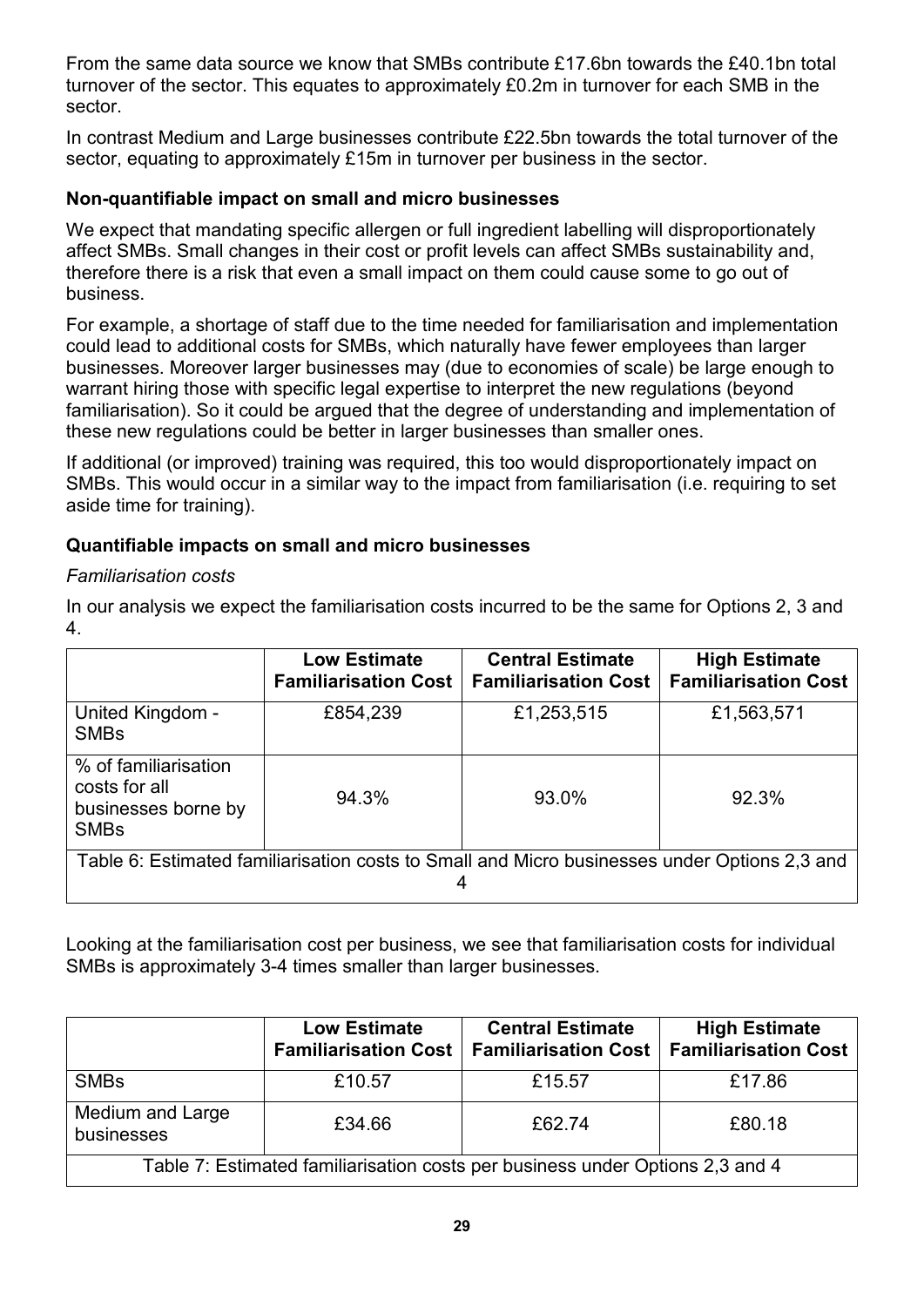### *Labelling costs*

|                                                                                          |                            | <b>Low Estimate</b><br><b>Labelling Costs</b> | <b>Central</b><br><b>Estimate</b><br><b>Labelling Costs</b> | <b>High Estimate</b><br><b>Labelling Costs</b> |  |  |
|------------------------------------------------------------------------------------------|----------------------------|-----------------------------------------------|-------------------------------------------------------------|------------------------------------------------|--|--|
| Option 2                                                                                 | United Kingdom<br>$-$ SMBs | £67,212                                       | £84,015                                                     | £100,818                                       |  |  |
| Options 3 and 4                                                                          | United Kingdom<br>$-SMBs$  | £1,344,241                                    | £1,680,301                                                  | £2,016,361                                     |  |  |
| Table 8: Estimated labelling costs to Small and Micro businesses under Options 2,3 and 4 |                            |                                               |                                                             |                                                |  |  |

Due to the nature of our calculations, the share of labelling costs borne by SMBs (23.1% of the total labelling costs) is consistent across both options and the range of estimates.

We assume that smaller businesses are less likely to have complex packaging for their PPDS products, therefore any labelling changes required are more likely to be less intrusive and therefore less costly than those experienced by larger businesses.

### **Competition test**

The four questions of the competition assessment are as follows:

In any affected market, would the proposal:

- 1. Directly limit the number or range of suppliers?
	- The policy options proposed impose no direct limit on the number of suppliers/businesses that can operate in the PPDS food market.
- 2. Indirectly limit the number or range of suppliers?
	- The costs to individual business may vary, due to the current extent that they label their PPDS products and the number of items that they sell. The size of these variations between businesses are unlikely to be large enough to limit the number of businesses that are able to operate in the PPDS food sector.
	- The cost to businesses of the policy options considered are unlikely to prohibit the entry of new businesses in the PPDS food market.
- 3. Limit the ability of suppliers to compete?
	- There are currently businesses that are already voluntarily providing improved allergen labelling, which may be seen as a form of product/brand differentiation from their competitors. However we are not fully clear on the extent to which this is the case at this point in time.
	- The proposals do not limit businesses ability to compete on grounds of quality, geographic location, absolute price, advertisement and many other aspects on which businesses frequently compete.
- 4. Reduce suppliers' incentives to compete vigorously?
	- The policy options considered do not exempt suppliers/businesses from general competition law, introduce or amend intellectual property regime or increase the costs to customers of switching between suppliers.
	- Under current legislation businesses must be able to provide allergen information to consumers. Option 4 will require businesses to provide a list of full ingredients of each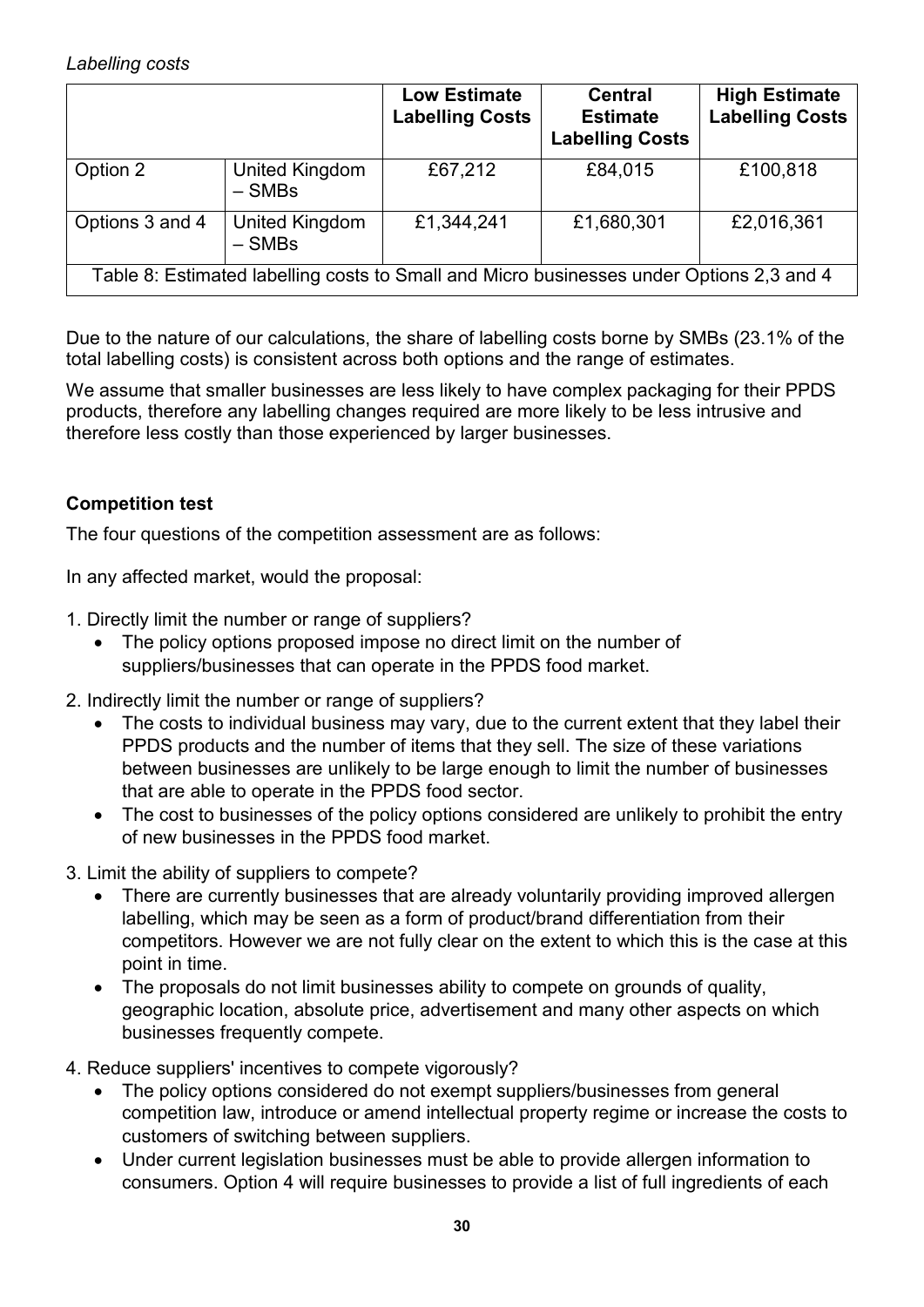PPDS food product, which may be of use to competitors. Disclosure of this information would potentially deter experimentation/'innovation.

#### **Sustainability test**

There is no evidence to suggest that changes to the provision of allergen information will have an impact on sustainable development.

#### **Environmental test**

As this policy only deals with foods that are already being packaged, there is no environmental risk from increased packaging resulting in increased waste.

#### **Justice impact test**

A full justice impact test for this proposal will be carried out after the completion of the consultation and the details of each policy option have been finalised.

#### **Rural proofing**

We have considered the effects of the policy proposals on those living in rural areas. At present, there is no evidence to suggest that there would be a significant impact.